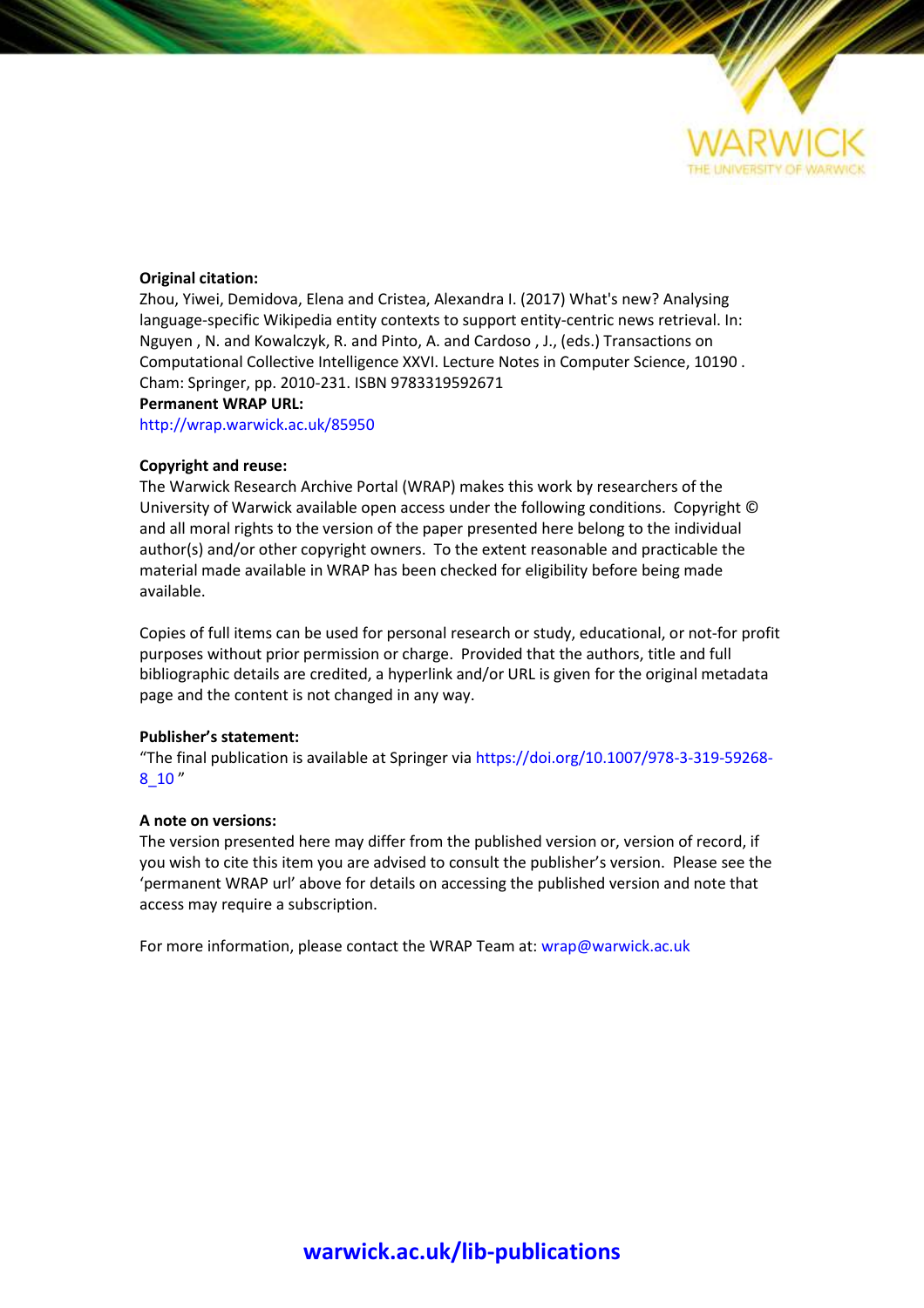# **What's New? Analysing Language-specific Wikipedia Entity Contexts to Support Entity-Centric News Retrieval**

Yiwei Zhou<sup>1</sup>, Elena Demidova<sup>2</sup>, and Alexandra I. Cristea<sup>1</sup>

<sup>1</sup> Department of Computer Science, University of Warwick, Coventry, UK *{*Yiwei.Zhou, A.I.Cristea*}*@warwick.ac.uk

<sup>2</sup> University of Southampton, UK and L3S Research Center, Germany demidova@L3S.de

**Abstract.** Representation of influential entities, such as celebrities and multinational corporations on the web can vary across languages, reflecting language-specific entity aspects, as well as divergent views on these entities in different communities. An important source of multilingual background knowledge about influential entities is Wikipedia an online community-created encyclopaedia — containing more than 280 language editions. Such language-specific information could be applied in entity-centric information retrieval applications, in which users utilise very simple queries, mostly just the entity names, for the relevant documents. In this article we focus on the problem of creating languagespecific entity contexts to support entity-centric, language-specific information retrieval applications. First, we discuss alternative ways such contexts can be built, including *Graph-based* and *Article-based* approaches. Second, we analyse the similarities and the differences in these contexts in a case study including 220 entities and five Wikipedia language editions. Third, we propose a context-based entity-centric information retrieval model that maps documents to aspect space, and apply languagespecific entity contexts to perform query expansion. Last, we perform a case study to demonstrate the impact of this model in a news retrieval application. Our study illustrates that the proposed model can effectively improve the recall of entity-centric information retrieval while keeping high precision, and provide language-specific results.

# **1 Introduction**

Entities with world-wide influence, such as celebrities and multinational corporations, can be represented differently on webpages or in other documents originating from various cultures and written in different languages. These various representations can reflect language-specific entity aspects as well as views on the entity in different language-speaking communities. In order to enable a better representation of the language-specific entity aspects for information retrieval applications, methods to systematically identify an entity's context i.e. the aspects in the entity's descriptions typical in a specific language — need to be developed.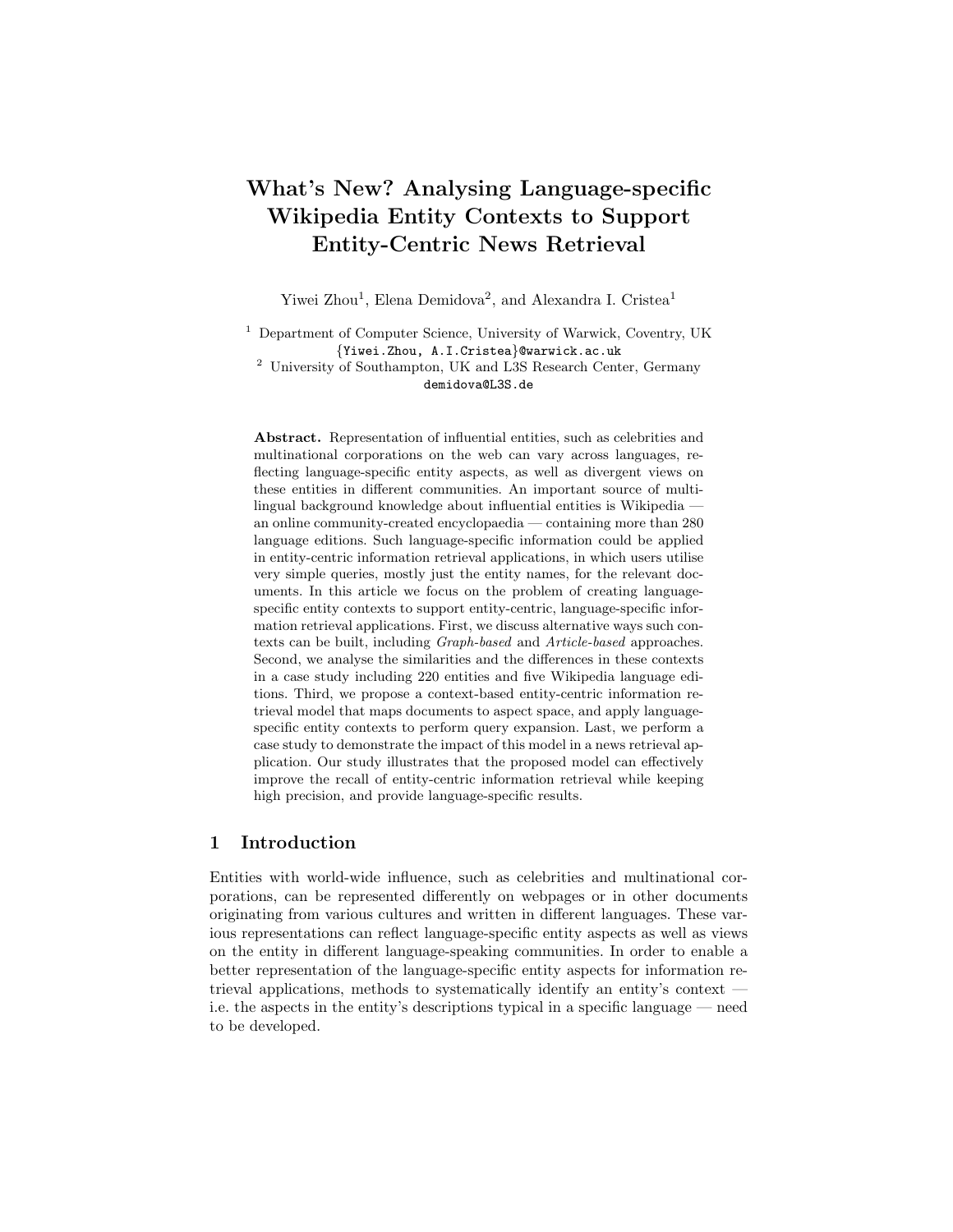For example, in the English news articles, the entity "Angela Merkel", the Chancellor of Germany, is often associated with US and UK politicians such as "Barack Obama" and "David Cameron". Also, recent discussions of European importance, such as the Greek financial situation, are included. On the contrary, although the news articles from German media also include European topics, they frequently focus on the domestic political topics, featuring discussions of political parties in Germany, scandals arising around German politicians, local elections, finances and other country-specific topics. Taking another example, in the case of multinational companies, such as GlaxoSmithKline (a British healthcare company), aspects related to the local activities are prevalent in the news articles in specific languages. These aspects range from the effectiveness of the various vaccines developed by the company, to the sports events sponsored by this company in a specific country.

In this article we focus on the problem of creating language-specific entity contexts to support entity-centric, language-specific information retrieval applications. Whilst this work is based on our prior research [\[29](#page-22-0)], where we introduced language-specific entity contexts, this article additionally introduces a *contextbased entity-centric information retrieval model* that applies these contexts to improve the overall recall and provides language-specific results, which differs our research from all former relevant studies.

In order to obtain a comprehensive overview over the language-specific entity aspects and their representations , multilingual background knowledge about this entity is required. We choose Wikipedia as a knowledge base to obtain such background knowledge. Wikipedia — a multilingual encyclopaedia available in more than 280 language editions — contains language-specific representations of millions of entities and can provide a rich source for cross-cultural analytics. For example, recent studies focused on the manual analysis of the controversial entities in Wikipedia and identified significant cross-lingual differences (e.g. [[22](#page-22-1)]). As entity representations in different Wikipedia language editions can evolve independently, they often include overlapping as well as language-specific entity aspects. We discuss different ways of creating these contexts using Wikipedia, including *Article-based* and *Graph-based* approaches and propose a measure to compute the context similarity. We use this measure to analyse the similarities and the differences of the language-specific entity contexts in a case study using 220 entities of four different entity types and the representations of these entities in five languages. Demonstrating the benefits of finding entity contexts for five languages has been considered enough to illustrate the principles and methods, which can then be transferred to other languages and other entities. Our experiments show that the proposed *Graph-based* entity context can effectively provide a comprehensive overview over the language-specific entity aspects.

Moreover, we propose a *context-based information retrieval model*, which applies language-specific contexts to support entity-centric information retrieval applications. This model enables retrieval of the documents that describe information relevant to the entity, even if the entity is not mentioned by name. This information can include relevant events, which are likely to impact the en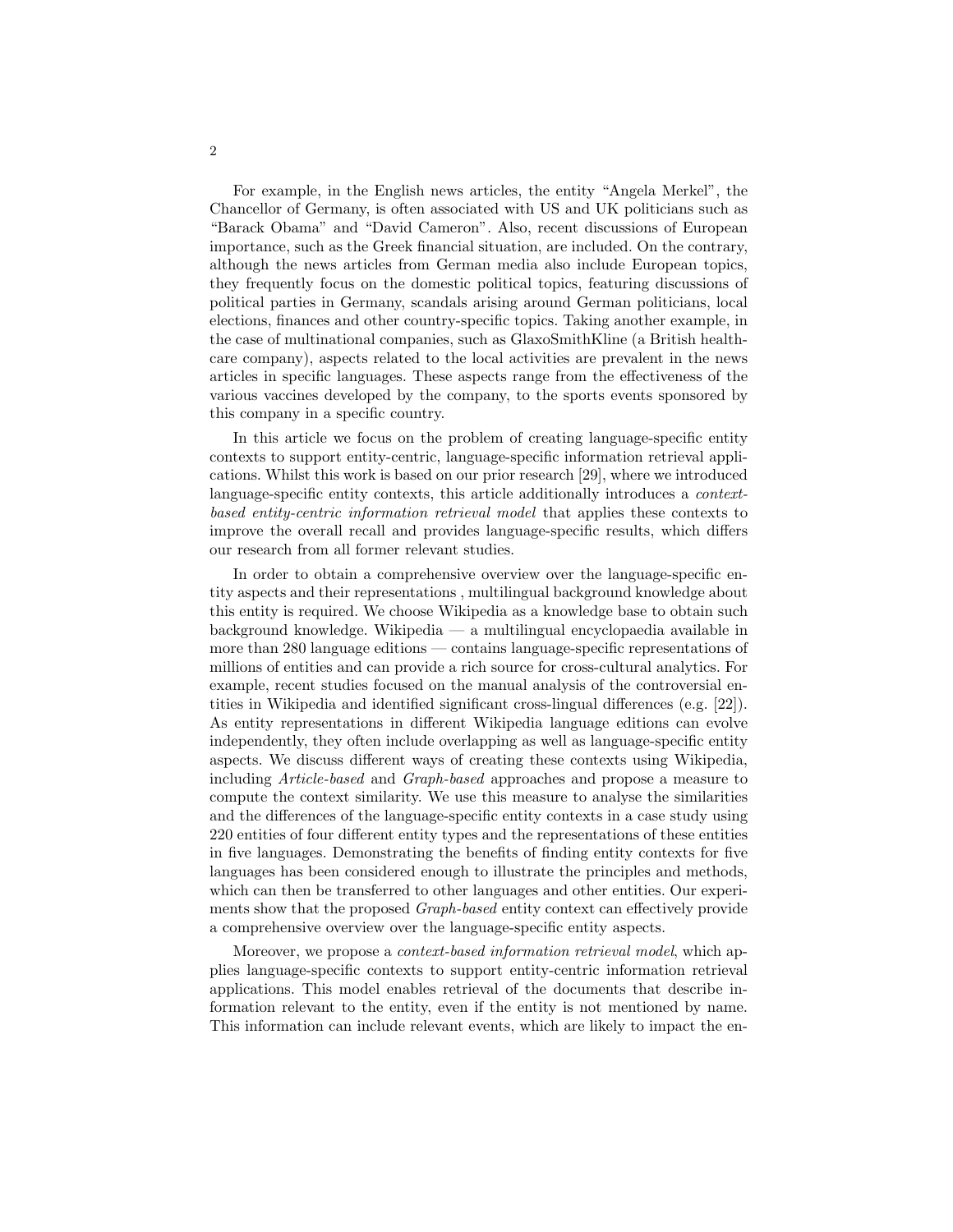tity, or are otherwise related to it. At the same time, while using this model, the relevance of the documents mentioning the entity name is only marginally reduced. We implement the proposed model on an information retrieval application, which includes: (i) targeted retrieval of entity-centric information using language-specific contexts; (ii) an overview of the language-specific entity aspects in the each retrieved document. We perform a case study to demonstrate the impact of this model in the context of news articles retrieval through the application. Our results illustrate that language-specific — and in particular *Graph-based* — entity contexts can enhance the recall of the information retrieval application, while keeping high precision, providing positive results are news articles that describe current events relevant to the entity, even if the entity is not explicitly mentioned. We further propose *Result Specificity* to measure the level of language specificity of the proposed information retrieval model when serving users with different language backgrounds. Our results show that our context-based information retrieval model is able to provide highly languagespecific results through exploiting language-specific contexts.

### <span id="page-3-0"></span>**2 Creation of the Language-Specific Entity Context**

In this section we define the language-specific entity context, present a measure of the context similarity and discuss alternative ways to extract such contexts from the multilingual Wikipedia.

#### **2.1 Language-specific Entity Context Definition**

We define the language-specific entity context as follows:

**Definition 1** *The context*  $C(e, l_i)$  *of the entity e in the language*  $l_i$  *is represented through the weights of aspects*  $\{a_1, \ldots, a_M\}$  *relevant to e, C(e, l<sub>i</sub>) =*  $(w(a_1, e, l_i), \ldots, w(a_M, e, l_i)).$ 

In this article, we consider entity aspects being *noun phrases* that co-occur with the entity in a given language. In addition, we can also consider the titles of the *in-linked* Wikipedia articles as an additional source of the entity aspects. The weights of the aspects are based on two factors: (1) the language-specific *aspect frequency*, i.e. the frequency of the co-occurrence of the aspect and the entity in a language, and (2) the *language frequency* — the number of languages in which the entity contexts contain the aspect. The first weighting factor prioritises the aspects that frequently co-occur with the entity in a particular language. The second factor assigns higher weights to the language-specific aspects of the entity not mentioned in many other languages.

Inspired by the term frequency–inverse document frequency  $(tf - idf)$ , given a multilingual data collection containing the languages  $\mathbb{L} = \{l_1, \ldots, l_N\}$ , the weight  $w(a_k, e, l_i)$  of the entity aspect  $a_k$  in the language-specific context  $C(e, l_i)$ is calculated as follows: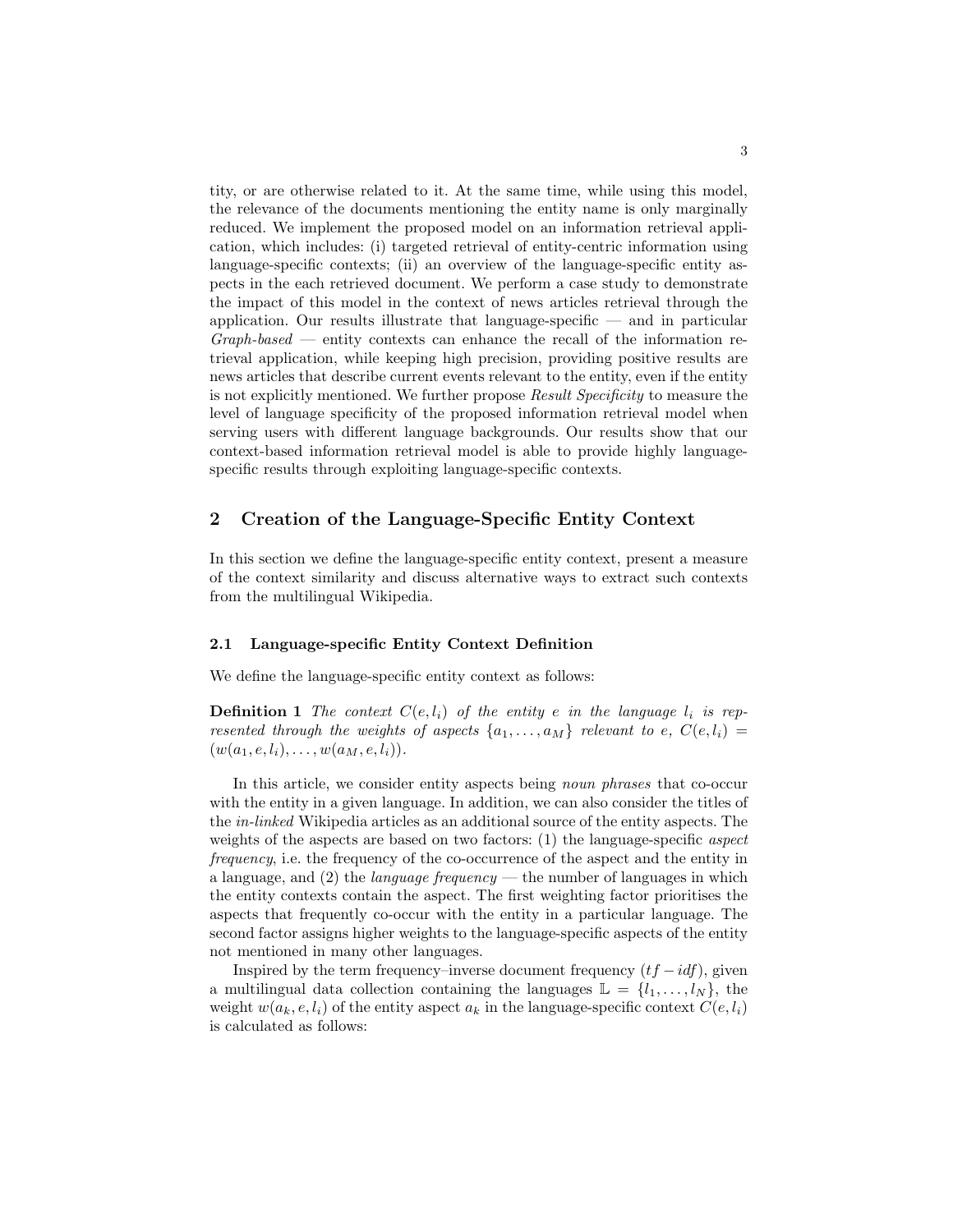$$
w(a_k, e, l_i) = af(a_k, e, l_i) \cdot log \frac{N}{l f(a_k, e, \mathbb{L})},
$$
\n<sup>(1)</sup>

where  $af(a_k, e, l_i)$  is the language-specific *aspect frequency*, which represents the frequency of the co-occurrence of the aspect  $a_k$  and the entity  $e$  in  $C(e, l_i)$ ; N is the number of languages in the multilingual collection  $\mathbb{L}$ ;  $l f(a_k, e, \mathbb{L})$  is the *language frequency*, which represents the number of languages from  $\mathbb{L}$  in which the contexts of *e* contain the aspect *ak*.

As for the titles of the manually-defined *in-linked* articles, which are also used to represent aspects, we assign them with an average language-specific *aspect frequency* computed for the noun phrases.

#### <span id="page-4-0"></span>**2.2 Context Similarity Measure**

In order to compute the similarity between language-specific entity contexts, we use a vector space model. Each axis in the vector space represents an aspect *ak*. We represent the context  $C(e, l_i)$  of the entity  $e$  in the language  $l_i$  as a vector in this space. An entry for  $a_k$  in the vector represents the weight of the aspect  $a_k$  in  $C(e, l_i)$ . Then the *e*'s context similarity between languages  $l_i$  and  $l_j$  is computed as the cosine similarity of the context vectors:

$$
Sim(C(e, l_i), C(e, l_j)) = \frac{C(e, l_i) \cdot C(e, l_j)}{|C(e, l_i)| \times |C(e, l_j)|}.
$$
\n(2)

In order to allow for cross-lingual similarity computations, we represent the aspects in a common language using machine translation. To simplify the description in this article, we always refer to the original language of the entity context, keeping in mind that the similarity is computed in a common language representation.

### **2.3 Article-based Context Creation**

Wikipedia articles describing an entity in different language editions (i.e. the articles that use the named entity as titles) can be a useful source for the creation of the language-specific context vectors. Thus, we first propose the *Article-based* context creation approach, which simply uses the articles describing the entity in different language editions of Wikipedia. We use all sentences from an article describing the entity in a language edition as the only source of the *Article-based* language-specific entity context.

One drawback of this approach is the possible limitation of the aspects coverage due to the incompleteness of the Wikipedia articles. Such incompleteness can be more prominent in some language editions, making it difficult to create fair cross-lingual comparisons. For example, when reading the English Wikipedia article about the entity "Angela Merkel", a lot of basic aspects about this politician, such as her background and early life, her domestic policy and her foreign affairs, are provided. However, not all aspects about Angela Merkel occur in this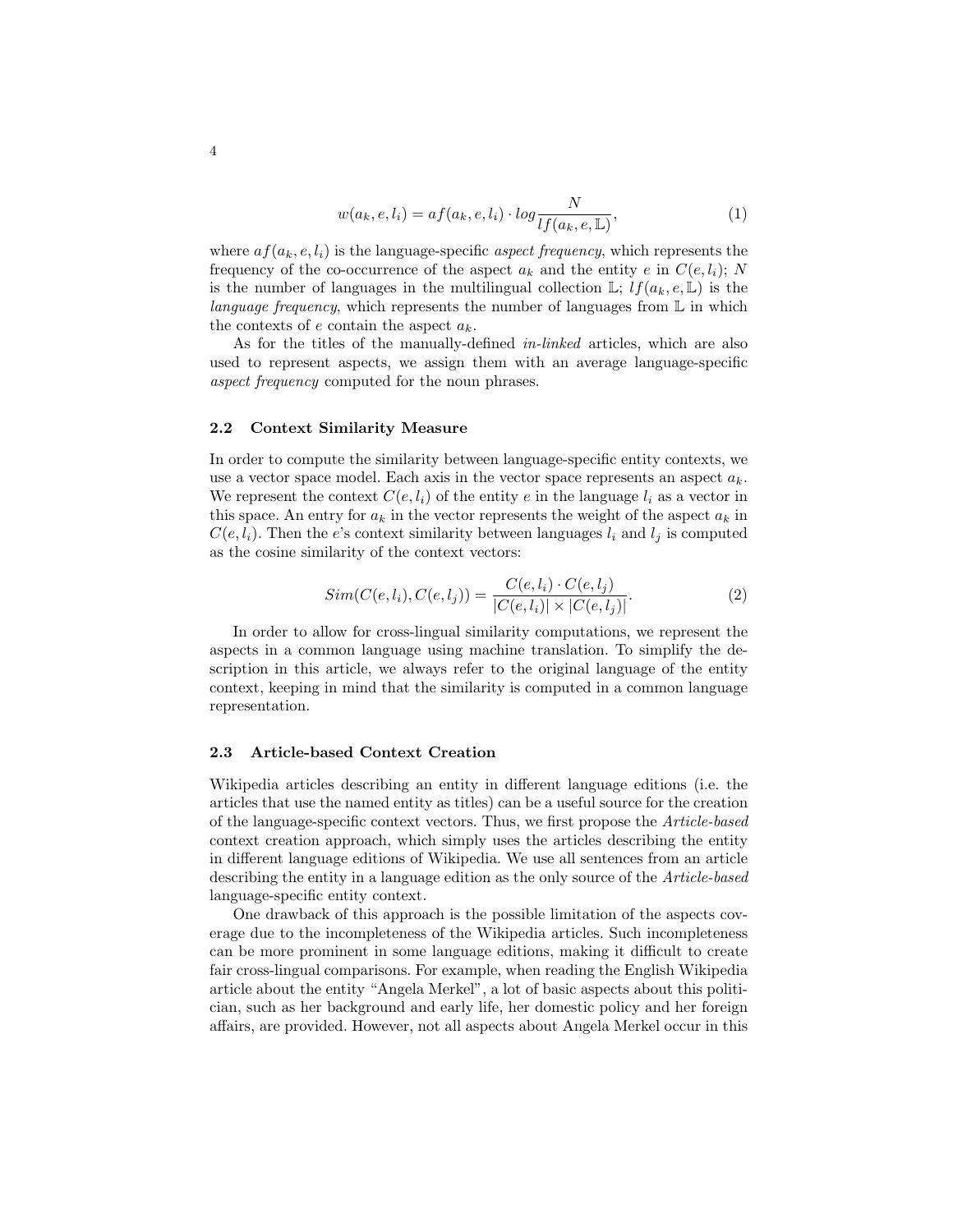Wikipedia article. We can observe, that other articles in the same Wikipedia language edition mention other important aspects. For example, the Wikipedia article about "Economic Council Germany" mentions Angela Merkel's economic policy: "Although the organisation is both financially and ideologically independent it has traditionally had close ties to the free-market liberal wing of the conservative Christian Democratic Union (CDU) of Chancellor Angela Merkel.". Even the English Wikipedia article about an oil painting, "The Nightmare", which does not seem connected to "Angela Merkel" at the first glance, also mentions "Angela Merkel" as: "On 7 November 2011 Steve Bell produced a cartoon with Angela Merkel as the sleeper and Silvio Berlusconi as the monster." The aspects contained in the examples above do not occur in the English Wikipedia article entitled "Angela Merkel". As this example illustrates, just employing the Wikipedia article describing the entity can not entirely satisfy the need to obtain a comprehensive overview over the language-specific aspects.

### **2.4 Graph-based Context Creation**

To alleviate the shortcomings of the *Article-based* approach presented above and obtain a more comprehensive overview of the entity aspects in the entire Wikipedia language edition (rather than in a single article), we propose the *Graph-based* context creation approach. The idea behind this approach is to use the link structure of Wikipedia to obtain a comprehensive set of sentences mentioning the target entity and to use this set to create the context. To this extent, we use the *in-links* to the Wikipedia article describing the entity and the *language-links* of this article to efficiently collect the articles that are probable to mention the target entity in different language editions. We extract the sentences mentioning the target entity using state-of-the-art named entity disambiguation methods and use these sentences to create language-specific contexts.

To illustrate our approach, we use the creation of the context in the English edition of Wikipedia for the entity "Angela Merkel" as an example. For the Wikipedia article in English entitled "Angela Merkel", there are several *in-links* from other articles in English that mention the entity. Besides that, there are also *language-links* from the articles describing "Angela Merkel" in other Wikipedia language editions to this entity's English Wikipedia article.

In Fig. [1](#page-6-0), we use the arrows to represent the *in-links*, and dashed lines to represent the *language-links*. The black nodes represent articles in English, while the white nodes represent the articles in other languages.

Overall, the creation of the *Graph-based* context for "Angela Merkel" using these links includes the following steps:

1. *Graph Creation*. We create a subgraph for "Angela Merkel" from Wikipedia's link structure in the following way: we first expand the node set from the article in English describing the entity (the central node) to all language editions of this Wikipedia article; we further expand the node set with all the articles having *in-links* to the nodes in the node set; we finally expand the node set with all the articles having *language-links* to the existing nodes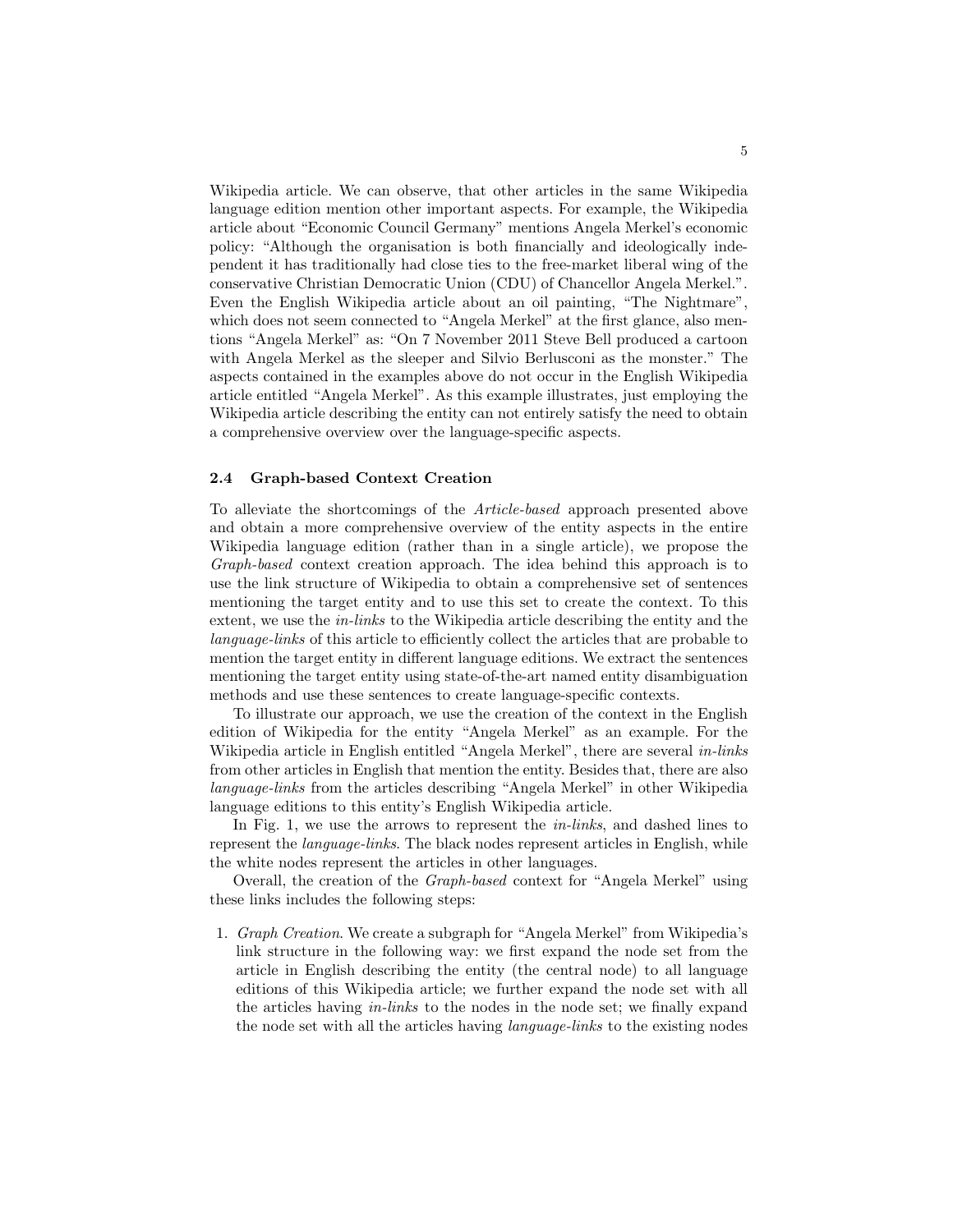<span id="page-6-0"></span>

Fig. 1: An Example of the Graph-Based Context Creation from the English Wikipedia for the entity "Angela Merkel".

in the node set, if they have not been included into the node set yet. Different types of edges are also added between the nodes based on the *in-link* and the *language-link* relationships.

2. *Article Extraction*. To efficiently extract as many mentions of Angela Merkel from the English Wikipedia as possible, we first extract the article of the central node (with number 1 in Fig. [1\)](#page-6-0), and then start the graph traversal from it.

Second, all the articles in the graph that have paths of length 1, and the path types are *in-link* to the central node (with number 2 in Fig. [1](#page-6-0)), are extracted;

Third, all the articles in the graph that have paths of length 3, the articles are in English, and the path types are *language-link — in-link — languagelink* (marked as bold lines in Fig. [1](#page-6-0)) to the central node (with number 3) in Fig. [1\)](#page-6-0), are also extracted. These articles, although they do not have the direct *in-link* paths to the central node, are in English and their other language editions have *in-links* to articles describing "Angela Merkel" in other languages; Therefore, these articles are likely to mention "Angela Merkel".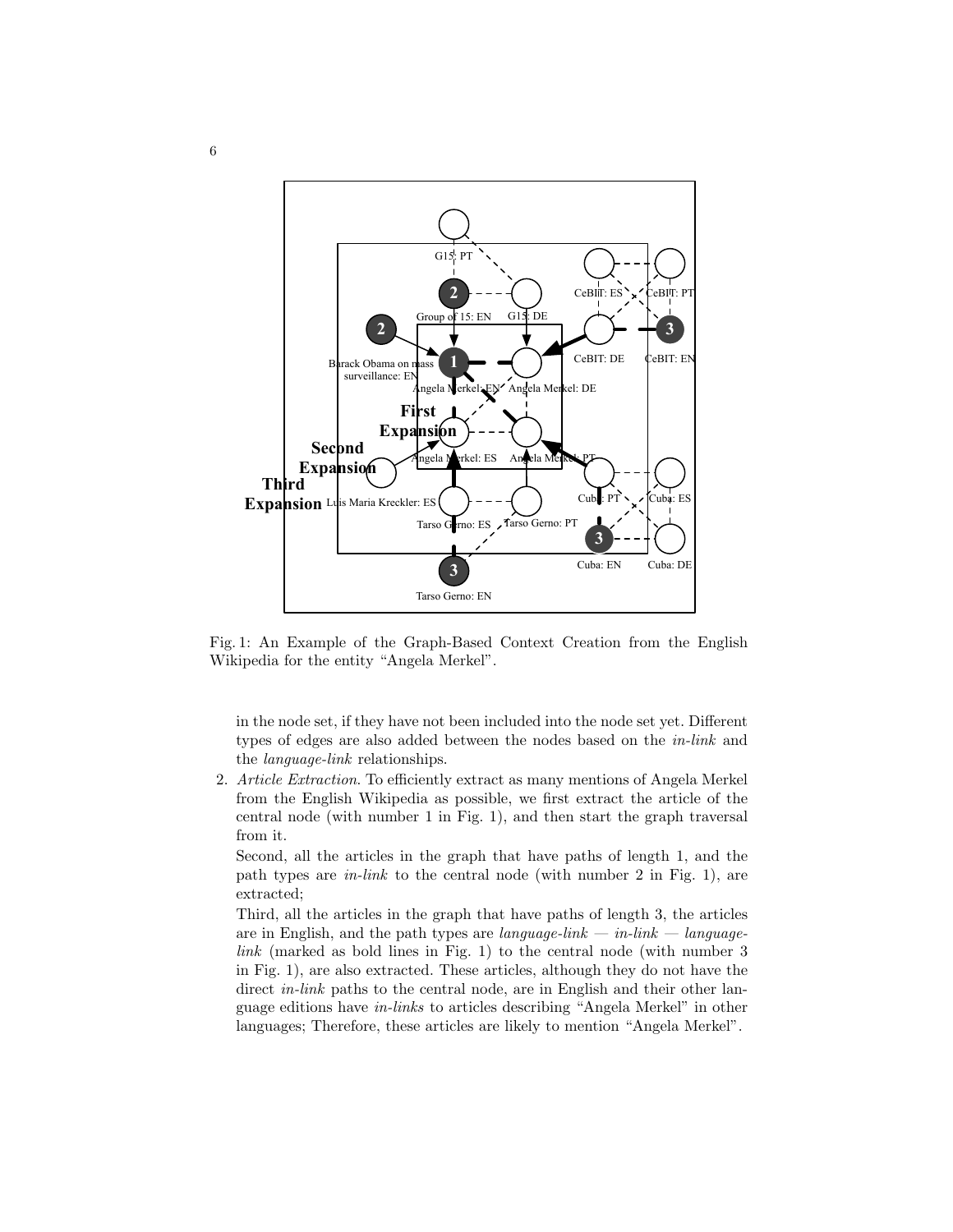3. *Context Construction*. We employ DBpedia Spotlight [[13\]](#page-21-0) to annotate the extracted articles to identify the sentences mentioning "Angela Merkel". All the noun phrases extracted from sentences mentioning "Angela Merkel", form the English *Graph-based* context of "Angela Merkel". In addition, we add the names of the linked articles to the entity context.

### **3 News Retrieval using Language-Specific Entity Context**

In this section we present several retrieval scenarios for answering entity-centric queries over news collections in a common language. Then we describe our approach to address selected scenarios using language-specific entity contexts presented in Section [2](#page-3-0).

#### **3.1 Entity-centric News Retrieval**

When users are interested in the current news about a named entity, they could simply provide the entity name as the query to a retrieval application. On a daily basis, only a limited number of news articles that explicitly mention this named entity are published. However, one named entity is typically related to various other named entities and events, as we observed during the context creation using the Wikipedia link structure. This kind of relationships among entities and events is represented by the entity contexts, the creation of which we described in Section [2](#page-3-0). Our intuition is that by using these contexts, we could significantly increase recall of retrieved documents for the entity-centric queries in a news retrieval application, while keeping high precision. Moreover, some documents could only marginally mention an entity, without providing any comprehensive information for the specific entity; In these cases, the entity's contexts can help retrieval application to focus on more relevant documents.

When only using an entity name as the query, traditional information retrieval systems can only return news articles with the named entity's occurrence, which can barely satisfy the users' needs of a comprehensive knowledge about the named entity. For example, when using "Angela Merkel" as the query, it would be beneficial to return news articles like [http://www.thelocal.de/](http://www.thelocal.de/20151202/germany-fear-terrorism-if-army-fights-in-syria) [20151202/germany-fear-terrorism-if-army-fights-in-syria](http://www.thelocal.de/20151202/germany-fear-terrorism-if-army-fights-in-syria), which describe the current situation in Germany. Although the content of this article contains neither the term "Angela" nor the term "Merkel", it reports about an event that has potentially large impact on her political decisions. In order to tackle this problem, our context-based information retrieval model incorporates the entity's contexts from Wikipedia into the search and ranking process. As a result, the articles that are similar to the entity context will obtain higher ranks, even if the entity is not mentioned explicitly.

While using entity contexts for retrieval applications, the relevance of a news article to a named entity may be controversial among people with different language backgrounds. For example, a news article containing information about a recent VW scandal affecting the biggest German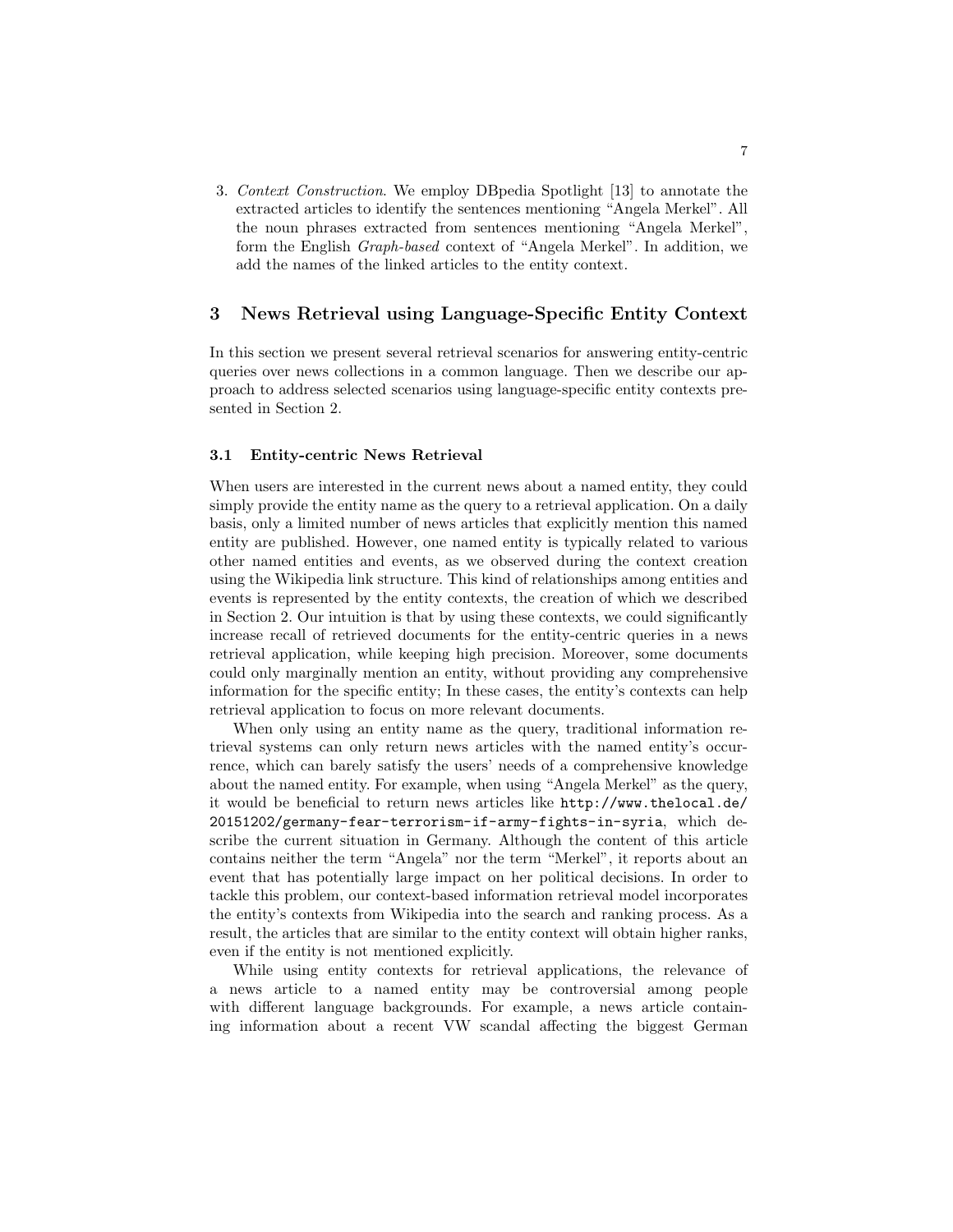car production company [http://www.thelocal.de/20151202/what-the-vw](http://www.thelocal.de/20151202/what-the-vw-scandal-means-for-germanys-economy)[scandal-means-for-germanys-economy](http://www.thelocal.de/20151202/what-the-vw-scandal-means-for-germanys-economy) can be considered as relevant by most German people, as they can think that the German Chancellor should take direct measures to boost the national economy hurt by the scandal. However, the relevance of this article to the query "Angela Merkel" can be considered to be low among the English-speaking communities. These users could think this to be a company problem, and it could be hard for them to understand if this scandal has a big impact at the national level.

We tackle this problem by using language-specific entity contexts in news retrieval. The users of the retrieval application can select their preferred languagespecific entity context when searching for a named entity. The returned news articles and their ranks are then language-specific, based on the background knowledge from the corresponding language edition of Wikipedia.

Besides the retrieval of relevant articles, it is also useful to provide information regarding the aspects of the entity influencing their relevance. That is particularly important in case the entity itself is not mentioned in the article. Our context-based information retrieval model addresses this problem by creating an overview of each news article discussing language-specific entity aspects and uses the most relevant entity aspects to annotate it.

#### **3.2 Approach to Context-based Information Retrieval**

For each document *d<sup>i</sup>* from document set D, we extract all the *noun phrases* in the text as potential related *aspects* to query entities (the named entities whose names are provided as the queries), and then index all the documents by the aspects. For a query entity  $e$ , and a chosen  $l_i$ , we represent each document  $d_i$  by the same set of aspects in  $C(e, l_i)$ , with each aspect  $a_k$  weighted by:

$$
w(a_k, d_i) = af(a_k, d_i) \cdot log \frac{N}{lf(a_k, e, \mathbb{L})},
$$
\n(3)

where  $af(a_k, d_i)$  is the number of matches of aspect  $a_k$  with the noun phrases from  $d_i$ . In this way,  $d_i$  can be represented as  $C(d_i, e, l_i)$  =  $(w(a_1, d_i), \ldots, w(a_M, d_i)).$ 

We apply the same vector space model and similarity metric as in Section [2.2](#page-4-0) to compute the similarity between  $C(d_i, e, l_i)$  and  $C(e, l_i)$ .  $Sim(C(d_i, e, l_i), C(e, l_i))$  will be used to measure the level of relevances between the query entity and documents. All the documents have similarities with  $C(e, l_i)$ higher than a threshold will be returned. Their ranks will be decided based on  $Sim(C(d_i, e, l_i), C(e, l_i)).$ 

The top weighted aspects in *d<sup>i</sup>* will also be returned to provide an overview of what aspects  $d_i$  is discussing about  $e$ .

### **4 Entity Context Analysis**

The goal of the entity context analysis is to compare the *Graph-based* and the *Article-based* context creation approaches. To this extent we analyse the simi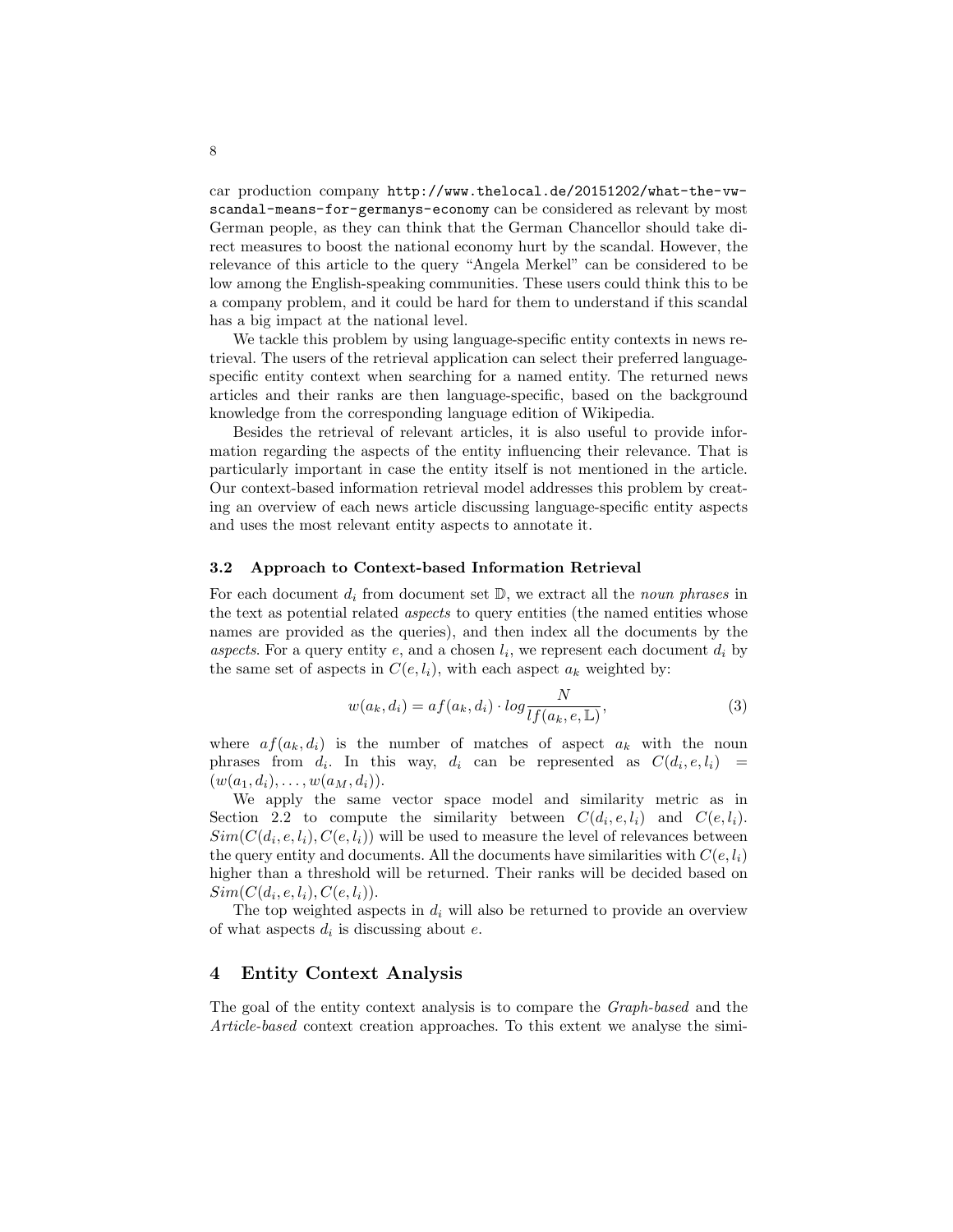larities and the differences of the contexts obtained using these approaches in a case study.

#### **4.1 Dataset Description**

To facilitate our analysis, we selected a total number of 220 entities with worldwide influence that evenly come from four categories as our target entities. These categories include: multinational corporations, politicians, celebrities and sports stars. For our study we selected five European languages: English, German, Spanish, Portuguese and Dutch, as our target languages. For each category, we included entities originating from the countries that use one of these target languages as official languages. As our approach requires machine translation of the contexts to enable cross-lingual context similarity computation, we chose Google Translate  $\overline{\phantom{a}}$  a translation service that provides good quality for the involved language pairs.

Based on the approach described in Section [2,](#page-3-0) we created the entity-centric contexts for the entities in our dataset from the five Wikipedia language editions listed above using the *Graph-based* and the *Article-based* approach. The average number of sentences extracted from the Wikipedia article describing the entity using the *Article-based* approach was around 50 in our dataset. With our *Graphbased* context creation approach that utilised Wikipedia link structure to collect sentences mentioning the entity from multiple articles, the number of sentences referring to an entity was increased by the factor 20 to more than 1,000 sentences per entity in a language edition, on average. This factor reflects the effect of the additional data sources within Wikipedia we use in the *Graph-based* approach for each entity processed. The total number of sentences collected by the *Graphbased* approach is 1,196,403 for the whole dataset under consideration.

#### **4.2 Context Similarity Analysis**

The cross-lingual context similarity resulting from the *Article-based* and the *Graph-based* context creation approaches are presented in Table [1](#page-10-0) and Table [2,](#page-10-1) respectively. To enable cross-lingual context similarity computation, we translated all entity contexts to English. Due to the space limitations, we present example similarity values for four selected entities (one per entity type) for the seven language pairs. In addition, we present the average similarity and the standard deviation values based on all 220 entities in the entire dataset.

From Table [1,](#page-10-0) we can observe that using the *Article-based* context creation approach, the average similarity values of the language pairs including English are always higher than those of the other language pairs. Using these computation results, we can make several observations: First, as the *Article-based* contexts are more similar to English than to other languages, the English edition builds a reference for the creation of the articles in other language editions. This can be further explained by the fact that the English Wikipedia has the largest number of users, articles, and edits compared to other language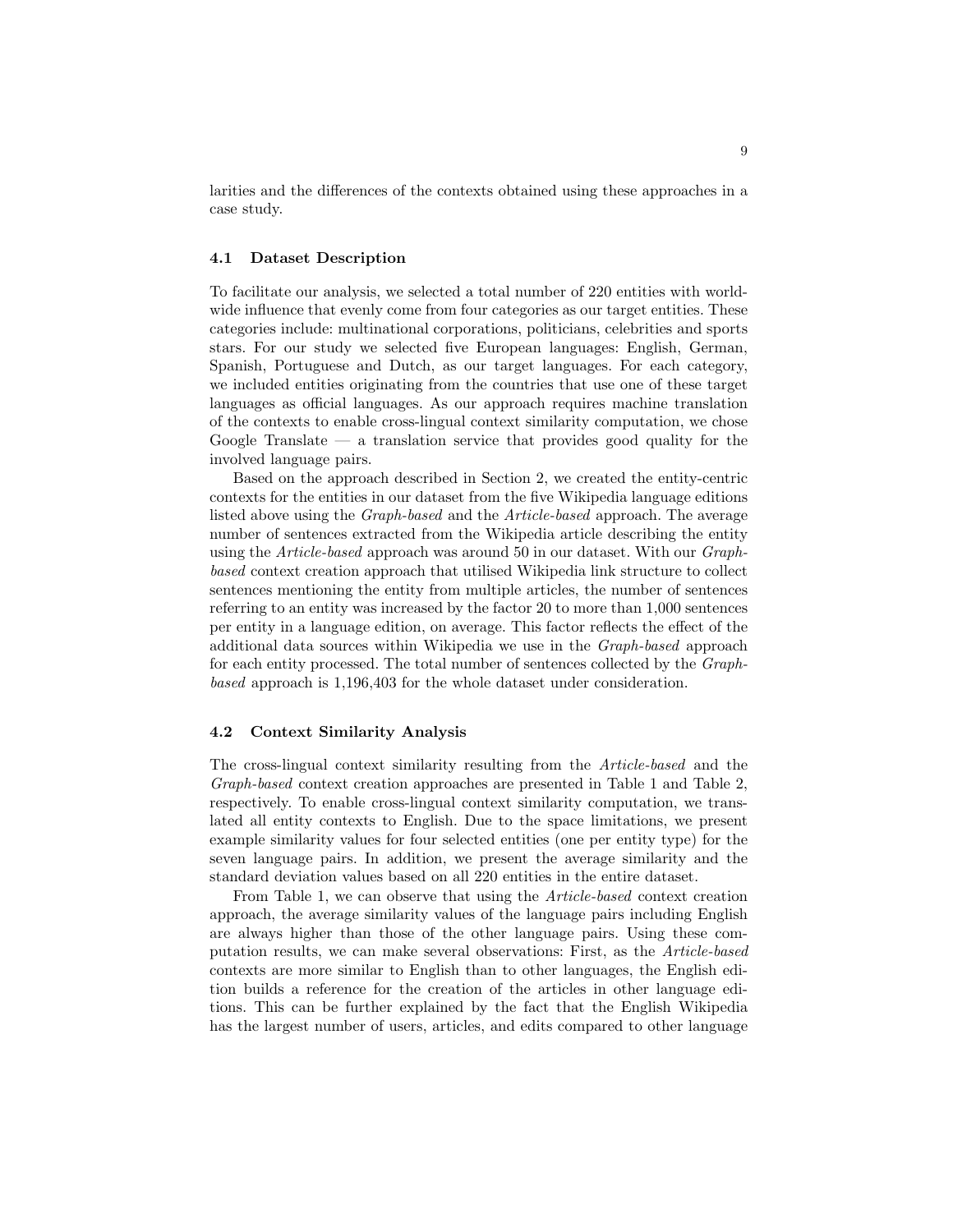<span id="page-10-0"></span>Table 1: Cross-lingual context similarity using the *Article-based* context creation approach. The table presents the similarity values for four selected entities of different types, as well as the average similarity and the standard deviation for the whole dataset of 220 entities. The language codes representing the original context languages are as follows: "NL" — Dutch, "DE" — German, "EN" — English, "ES" — Spanish, and "PT" — Portuguese.

|                             | Article-based cross-lingual similarity |      |      |                                             |      |      |      |
|-----------------------------|----------------------------------------|------|------|---------------------------------------------|------|------|------|
| Entity                      |                                        |      |      | $EN-DE EN-ES EN-PT EN-NL DE-ES DE-NL ES-PT$ |      |      |      |
| GlaxoSmithKline             | 0.43                                   | 0.34 | 0.29 | 0.29                                        | 0.31 | 0.22 | 0.26 |
| Angela Merkel               | 0.68                                   | 0.66 | 0.84 | 0.54                                        | 0.60 | 0.59 | 0.66 |
| Shakira                     | 0.71                                   | 0.58 | 0.84 | 0.75                                        | 0.48 | 0.64 | 0.58 |
| Lionel Messi                | 0.71                                   | 0.86 | 0.81 | 0.89                                        | 0.71 | 0.68 | 0.82 |
| Average of $2\overline{20}$ | 0.50                                   | 0.47 | 0.43 | 0.45                                        | 0.38 | 0.38 | 0.37 |
| Stdev of 220                | 0.16                                   | 0.17 | 0.19 | 0.19                                        | 0.15 | 0.16 | 0.17 |

<span id="page-10-1"></span>Table 2: Cross-lingual context similarity using the *Graph-based* context creation approach. The table presents the similarity values for four selected entities of different types, as well as the average similarity and the standard deviation for the whole dataset of 220 entities. The language codes representing the original context languages are as follows: "NL" — Dutch, "DE" — German, "EN" — English, " $ES''$  — Spanish, and " $PT''$  — Portuguese.

|                 | $\overline{Graph-based}$ cross-lingual similarity |      |      |                                           |      |      |      |
|-----------------|---------------------------------------------------|------|------|-------------------------------------------|------|------|------|
| Entity          |                                                   |      |      | EN-DE EN-ES EN-PT EN-NL DE-ES DE-NL ES-PT |      |      |      |
| GlaxoSmithKline | 0.72                                              | 0.73 | 0.59 | 0.61                                      | 0.63 | 0.62 | 0.55 |
| Angela Merkel   | 0.64                                              | 0.62 | 0.42 | 0.60                                      | 0.75 | 0.82 | 0.51 |
| Shakira         | 0.91                                              | 0.94 | 0.90 | 0.88                                      | 0.94 | 0.91 | 0.94 |
| Lionel Messi    | 0.63                                              | 0.76 | 0.77 | 0.68                                      | 0.70 | 0.62 | 0.76 |
| Average of 220  | 0.52                                              | 0.59 | 0.54 | 0.50                                      | 0.56 | 0.52 | 0.64 |
| Stdev of 220    | 0.24                                              | 0.22 | 0.21 | 0.23                                      | 0.23 | 0.23 | 0.19 |

editions<sup>[3](#page-10-2)</sup>. Second, as other language pairs are less similar, the overlapping aspects between the English edition and the other language editions appear to be language-dependent. Finally, although the cosine similarity values can be in the interval [0,1], the absolute similarity values achieved by the *Article-based* approach reach at most 0.5, even for the language pairs which are supposed to have relatively high similarity, such as English and German. Such relatively low absolute similarity values indicate that although the articles contain some overlapping entity aspects, they also include a significant proportion of divergent aspects.

In contrast to the *Article-based* approach, the *Graph-based* approach collects a more comprehensive overview of the entity aspects spread across different articles in a language edition. From Table [2,](#page-10-1) we can see that the most similar

<span id="page-10-2"></span> $^3$  [http://en.wikipedia.org/wiki/List\\_of\\_Wikipedias](http://en.wikipedia.org/wiki/List_of_Wikipedias)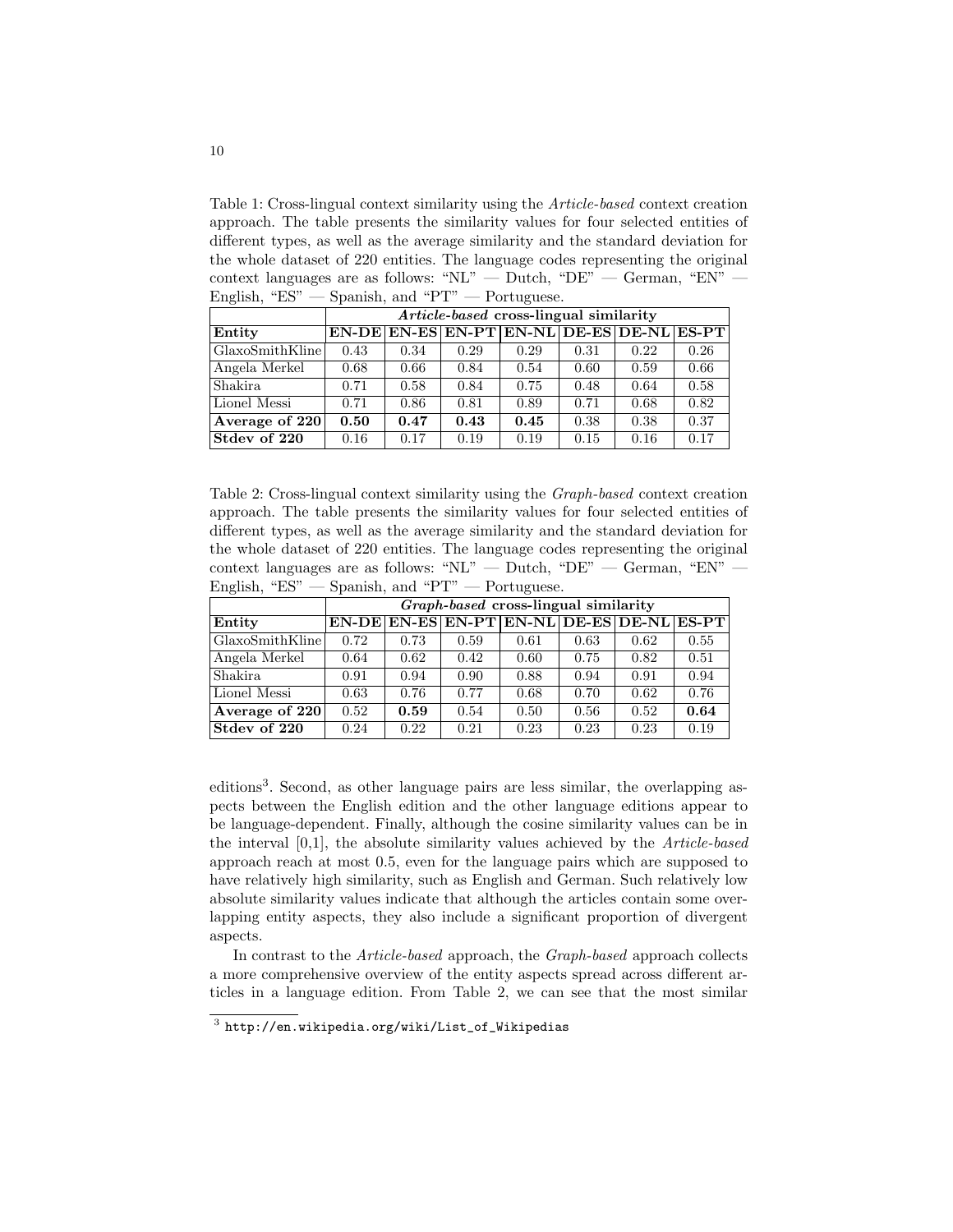context pair is Spanish and Portuguese. Intuitively, this could be explained by the closeness of the cultures using these two languages, and a more comprehensive overview of the covered entity aspects in both languages compared to the *Article-based* approach. We can also observe that the average similarity values significantly increase compared to the *Article-based* approach and can exceed 0.6 in our dataset.

From a single entity perspective, some entities may achieve higher similarity values than the average similarity for some language pairs, when more common aspects are included in the contexts on both sides. For example, this is the case for EN-NL, DE-ES and DE-NL pairs for the entity "Angela Merkel". Other entities may have lower similarity values for some language pairs, especially when distinct aspects are included into the corresponding contexts, such as the EN-DE, ES-ES, and EN-PT pairs for "Lionel Messi".

To illustrate the differences in the language-specific *Graph-based* entity contexts, we select the highly weighted aspects from the contexts of the entity "Angela Merkel" constructed using the *Graph-based* approach, as shown in Table [3](#page-12-0). In this table, the unique aspects that appear with high weights in all contexts of the entity "Angela Merkel" are underlined. We can observe that the aspects that appear with high weights only in the non-German context e.g. "England", "Kingdom" and "Dilma Rousseff" — are more relevant to her international affairs in corresponding language-speaking countries. In contrast, the aspects that appear with high weights only in the German context — such as "German children" and "propaganda" — are more relevant to her domestic activities.

Overall, our observations confirm that the *Graph-based* context provides a better overview of the different entity aspects than the *Article-based* context. The *Graph-based* approach can determine the similarity values and the differences of the language-specific contexts, independent of the coverage and completeness of any dedicated Wikipedia article. The results of the t-test confirm the statistical significance of the differences in context similarity values between the *Articlebased* and the *Graph-based* approaches for all language pairs except the EN-DE. This exception can be explained by a relatively high coverage of the German Wikipedia articles with respect to the aspects of the represented entities in our dataset.

The analysis results also confirm our intuition that, although the editors of different Wikipedia language editions describe some common entity aspects, they can have different focus with respect to the aspects of interest. These differences are reflected by the complementary information spread across the Wikipedia language editions and can probably be explained by various factors including the culture and the living environment of the editors, as well as the information available to them. Our *Graph-based* context creation approach is capable of capturing these differences from different language editions by creating a comprehensive language-specific aspects overview.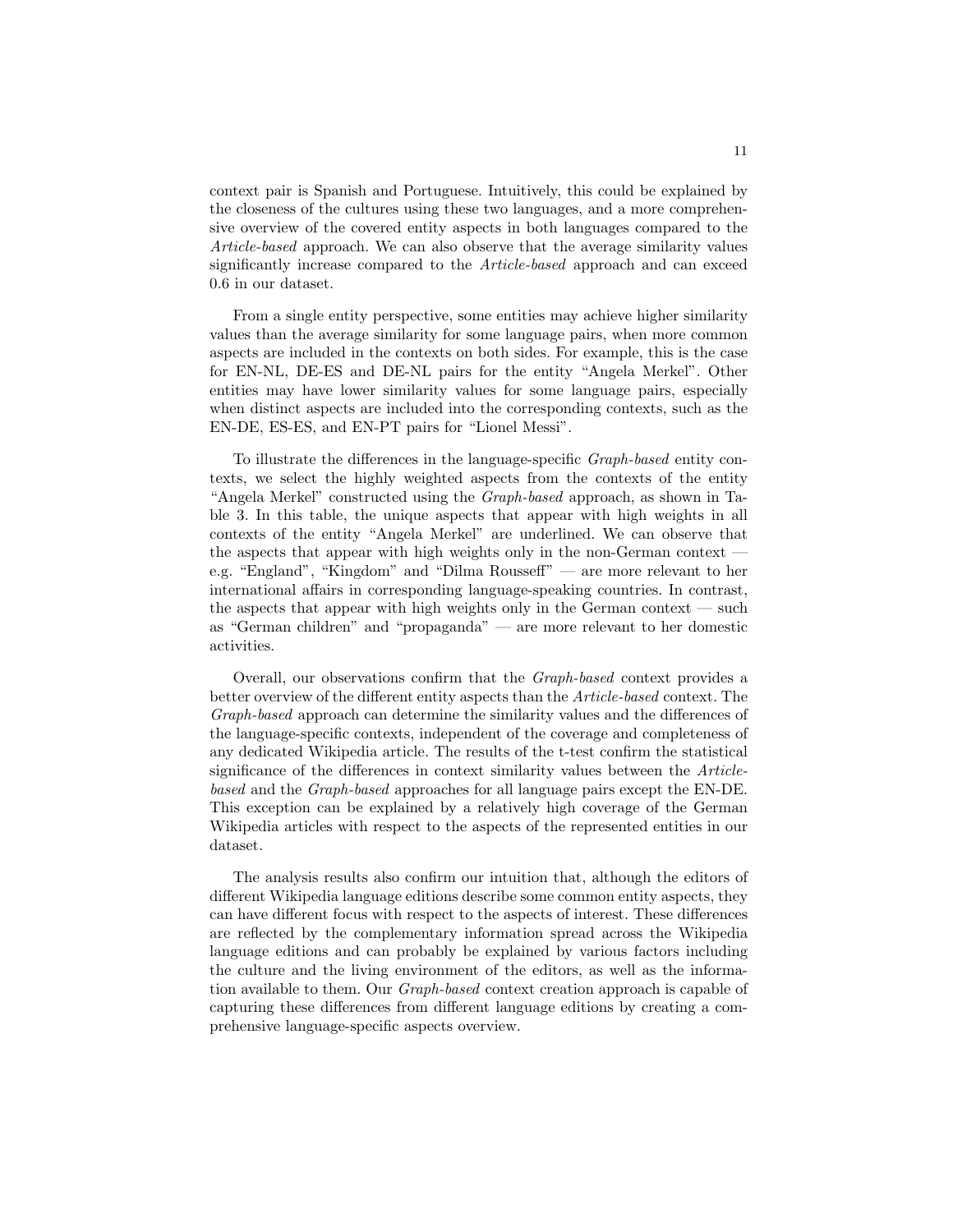<span id="page-12-0"></span>Table 3: Top-30 highly weighted aspects of the entity "Angela Merkel" in language-specific *graph-based* contexts.

| English        | angela merkel, battle, berlin, cdu, chancellor, chancellor angela merkel,                  |
|----------------|--------------------------------------------------------------------------------------------|
|                | church, edit, election, emperor, empire, england, france, george, german,                  |
|                | german chancellor angela merkel, germany, government, jesus, john,                         |
|                | kingdom, merkel, minister, party, president, talk, union, university, utc,                 |
|                | war                                                                                        |
| ${\rm German}$ | academy, angela merkel, article, berlin, cdu, cet, chancellor, chancellor                  |
|                | angela merkel, csu, election, example, german, german chancellor angela                    |
|                | merkel, german children, germany, government, kasner, merkel, min-                         |
|                | ister, november, october, office, party, president, propaganda, ribbon,                    |
|                | september, speech, time, utc                                                               |
| Spanish        | administration, angela merkel, berlin, cdu, chancellor, chancellor angela                  |
|                | merkel, coalition, council, country, december, decommissioning plan,                       |
|                | decreed, election, energy, france, german, german chancellor angela                        |
|                | merkel, german federal election, germany, government, government                           |
|                | coalition, grand coalition, merkel, minister, october, party, president,                   |
|                | spd, union, year                                                                           |
|                | <b>Portuguese</b> ali, angela merkel, bank, cdu, ceo, chairman, chancellor, chancellor an- |
|                | gela merkel, china, co-founder, coalition, csu, dilma rousseff, german                     |
|                | chancellor angela merkel, germany, government, government merkel,                          |
|                | koch, leader, merkel, minister, november, october, party, petroleum,                       |
|                | president, saudi arabia, state, union, york                                                |
| Dutch          | angela merkel, angela dorothea kasner, bundestag, candidate, cdu,                          |
|                | chancellor, chancellor angela merkel, coalition, csu, december, fdp,                       |
|                | fist, french president, german, german chancellor angela merkel,                           |
|                | german christian democrat politician, german federal election, ger-                        |
|                | many, government, majority, merkel, minister, november, october,                           |
|                | party, president, right, spd, state, union                                                 |

# **5 Language-specific Retrieval of News Articles for Entity-centric Queries**

In this section we discuss the impact of the language-specific entity contexts on a news retrieval application. Since results following the same patterns can be observed across all named entities, we randomly selected two named entities, one originated from an English speaking country, and the other one originated from a non-English speaking country, as examples to demonstrate the effectiveness of the context-based information retrieval model.

### <span id="page-12-1"></span>**5.1 Dataset Description**

The two named entities we chose were: "Angela Merkel" originated from Germany and "David Cameron" originated from Great Britain. To enable the comparison among different language-specific contexts of an entity, we built two datasets each containing daily news from different sources: the German media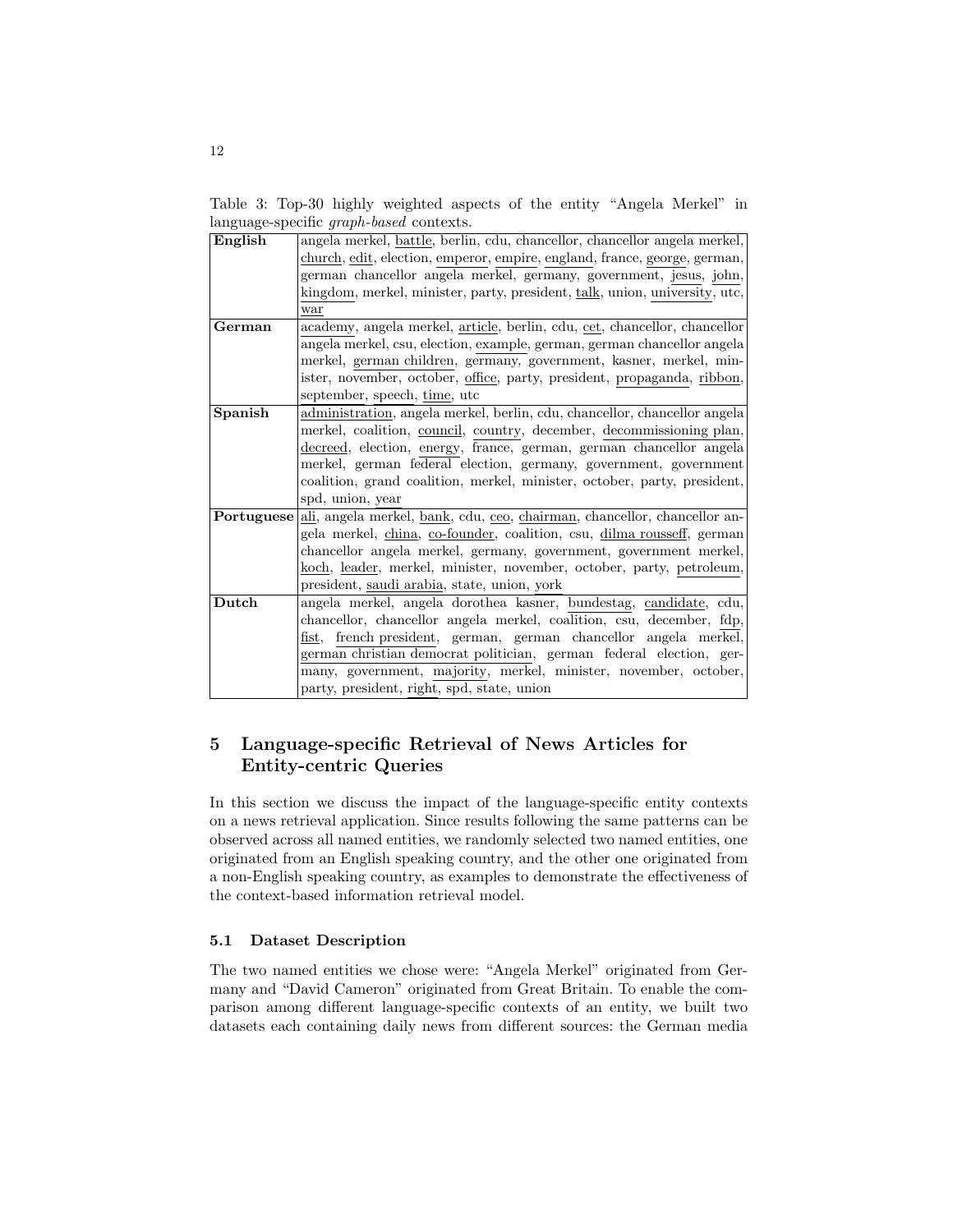news dataset and the British media news dataset. For the German media news dataset, we randomly sampled 300 news articles from three mainstream online English news websites' RSS feeds published on December 2nd, 2015 in Germany. These websites were: Deutsche Welle<sup>[4](#page-13-0)</sup>, Spiegel Online<sup>[5](#page-13-1)</sup> and The Local<sup>[6](#page-13-2)</sup>. Regarding the British media news dataset, we randomly sampled 300 news articles, from two mainstream British online English news websites' RSS feeds on December 10th, 2015 in Great Britain. These websites were: The Guardian[7](#page-13-3) and Daily Ex-press<sup>[8](#page-13-4)</sup>. Then, we analysed the performance of English and German contexts of the entities "Angela Merkel" and "David Cameron" on the retrieved results for these two datasets, respectively.

We expected that there were only few news articles per day mentioning a specific entity, even if this entity was prominent. Nevertheless, daily news can contain many relevant articles that discuss events related to the entity. Therefore, we used the following criteria to annotate the articles as "Relevant":

- 1. *Is the named entity involved in this event?*
- 2. *Is the named entity one of the direct causes of this event?*
- 3. *Will the named entity be directly impacted by this event?*

After the annotation, 51 news articles in the German media news dataset were annotated as "Relevant" for the query "Angela Merkel". In the British media news dataset, 71 news articles were annotated as "Relevant" for the query "David Cameron"[9](#page-13-5) .

#### **5.2 Precision-Recall Analysis**

We used a state-of-the-art information retrieval model, BM25 [[21\]](#page-22-2) as a baseline. The baseline model retrieved the documents using the original query containing the entity name without expansion (i.e. "Angela" and "Merkel", "David" and "Cameron").

In Fig. [2](#page-14-0), we present the interpolated precision achieved by the baseline and the context-based information retrieval model using different contexts at different recall levels for query entity "Angela Merkel". As we can observe in Fig. [2,](#page-14-0) although the traditional ranking algorithm based on the BM25 scores of the news articles given a query entity can maintain a relatively high precision, the highest recall it can achieve is about 0.45. That is because a lot of news articles, such as [http://www.thelocal.de/20151202/germany-to-send-1200-troops](http://www.thelocal.de/20151202/germany-to-send-1200-troops-to-aid-isis-fight)[to-aid-isis-fight](http://www.thelocal.de/20151202/germany-to-send-1200-troops-to-aid-isis-fight), [http://www.spiegel.de/international/europe/](http://www.spiegel.de/international/europe/paris-attacks-pose-challenge-to-european-security-a-1063435.html) [paris-attacks-pose-challenge-to-european-security-a-1063435.html](http://www.spiegel.de/international/europe/paris-attacks-pose-challenge-to-european-security-a-1063435.html)

<span id="page-13-0"></span><sup>4</sup> http://www.dw.com/en/

<span id="page-13-1"></span><sup>5</sup> http://www.spiegel.de/international/

<span id="page-13-2"></span> $6$  http://www.thelocal.de/

<span id="page-13-3"></span><sup>7</sup> http://www.theguardian.com/

<span id="page-13-4"></span><sup>8</sup> http://www.express.co.uk/

<span id="page-13-5"></span><sup>&</sup>lt;sup>9</sup> The annotated datasets are accessible at: [https://github.com/zhouyiwei/](https://github.com/zhouyiwei/WIKIIRDATA) [WIKIIRDATA](https://github.com/zhouyiwei/WIKIIRDATA).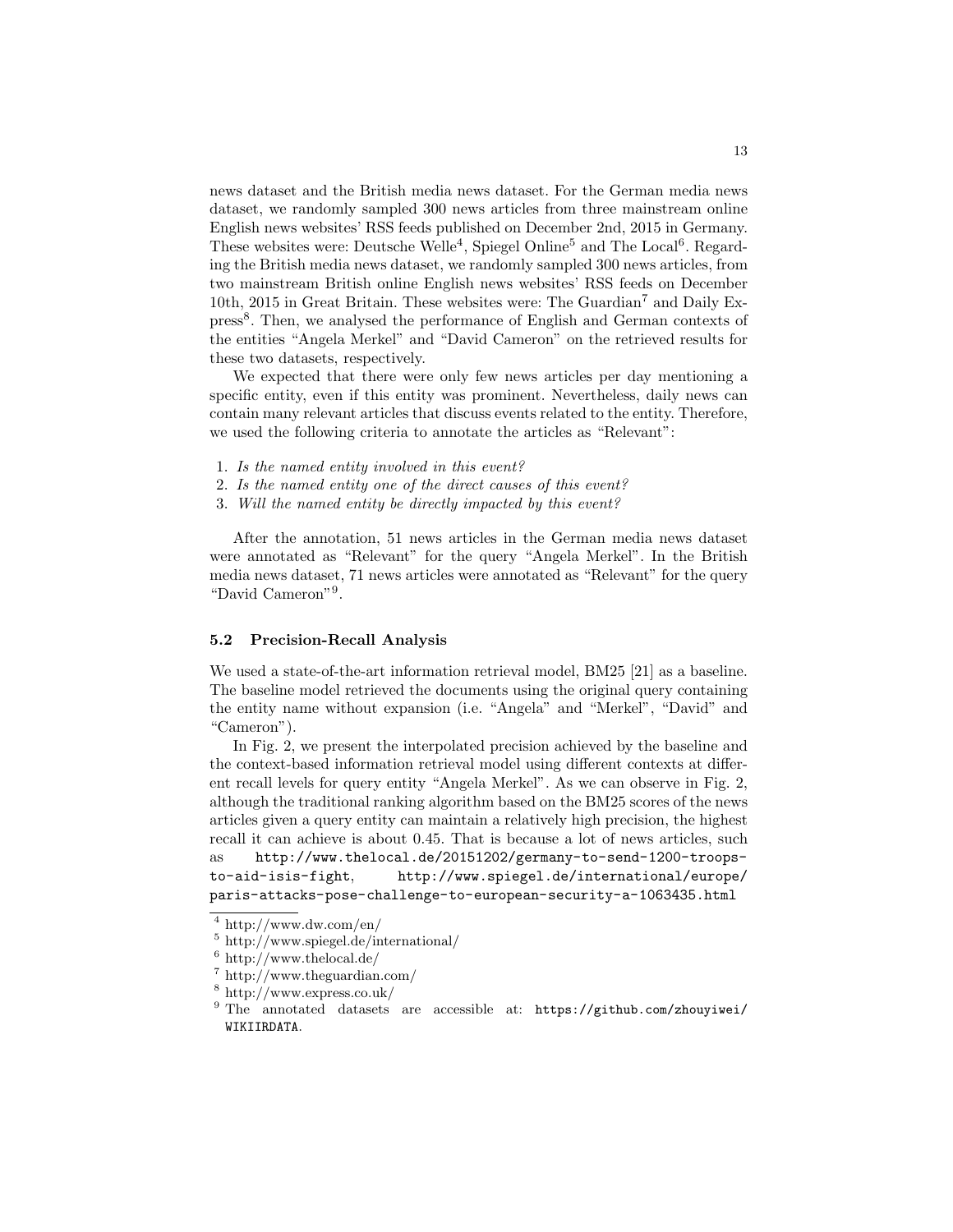<span id="page-14-0"></span>

Fig. 2: Precision-Recall curve of language-specific context for "Angela Merkel".

and [http://www.thelocal.de/20151029/germany-maintains-record-low](http://www.thelocal.de/20151029/germany-maintains-record-low-unemployment)[unemployment](http://www.thelocal.de/20151029/germany-maintains-record-low-unemployment), report events either directly driven by "Angela Merkel", or would directly impact her. Although these articles do not mention the query entity by name, they provide indispensable insights on the query entity's current focus or past achievements, such that the users issuing this query would consider them to be relevant, especially when the number of articles mentioning the query entity is small. The context-based information retrieval model using all the contexts, no matter they are *Article-based* or *Graph-based*, no matter they are extracted from English Wikipedia or German Wikipedia, achieved higher recall for this query.

We can also observe that German(DE) *Graph-based* context achieves the overall best performance. For most of the time, it achieves higher precision than other contexts, while achieving the same recall. This is because the German(DE) *Graph-based* context provides a more comprehensive overview of the aspects of "Angela Merkel".

Moreover, the model utilising the German(DE) *Graph-based* context outperforms the baseline with respect to precision at all recall levels for this query entity. This is because "Angela" is quite a common term. By incorporating the background information from Wikipedia, the model can differentiate the Chancellor of Germany from other celebrities, such as Angela Gossow (German singer) and Angela Maurer (German long-distance swimmer), which helps to increase the precision of retrieved results.

The baseline approach ranks the news articles mostly based on the occurrences of the entity name. In contrast, our model considers all the aspects men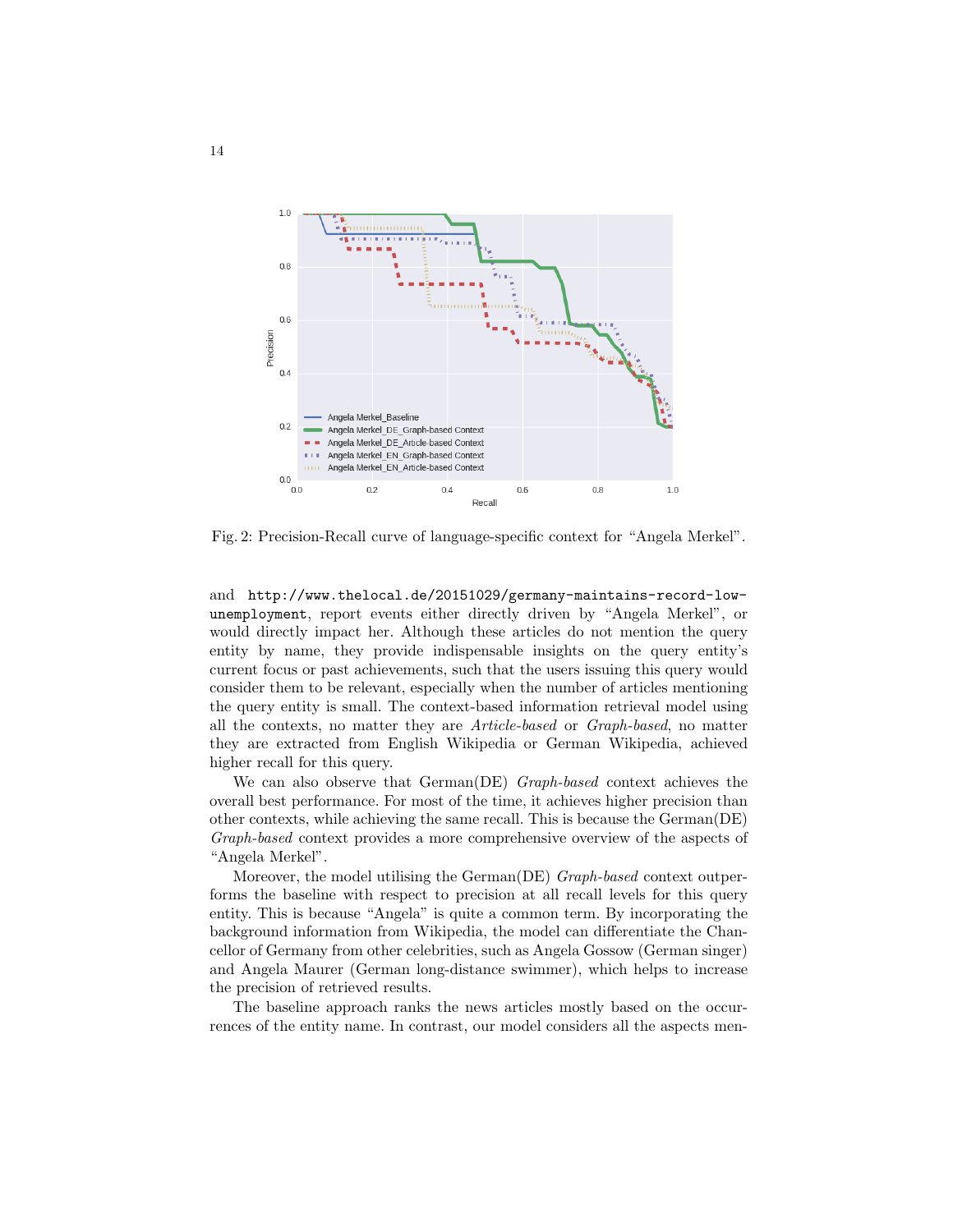tioned in the news articles about the named entity. The ranks are generated based on the similarity values between the articles' aspects and the named entity's language-specific Wikipedia context, such that news articles that provide a more comprehensive overview of language-specific aspects are prompted to higher ranks.

<span id="page-15-0"></span>

Fig. 3: Precision-Recall curve of language-specific context for "David Cameron".

The effectiveness of the context-based information retrieval model can also be observed for the query "David Cameron", presented in the Fig. [3.](#page-15-0) As shown in Fig. [3,](#page-15-0) the proposed model can achieve a much higher recall than the baseline for this query as well, while maintaining high precision. As expected, the English(EN) *Graph-based* context, which is local for this query, performs overall better than the other contexts.

We did not observe significant differences among the rest of the contexts for the query "David Cameron". One of the reasons can be the numbers of aspects in the corresponding entity contexts. The English *Graph-based* context of the entity "Angela Merkel" contains 7,317 non-zero weighted aspects, the German one contains 6,614. Both of them are much larger than her English and German *Article-based* contexts, which contain 562 and 1,069 non-zero weighted aspects, respectively. Resulting from that, the German and English *Graph-based* contexts for "Angela Merkel" are much more powerful than its German and English *Article-based* contexts. For "David Cameron", the most populated context is the English *Graph-based* context, which contains 10,365 non-zero weighted aspects, whereas other contexts have much smaller and comparable sizes. The German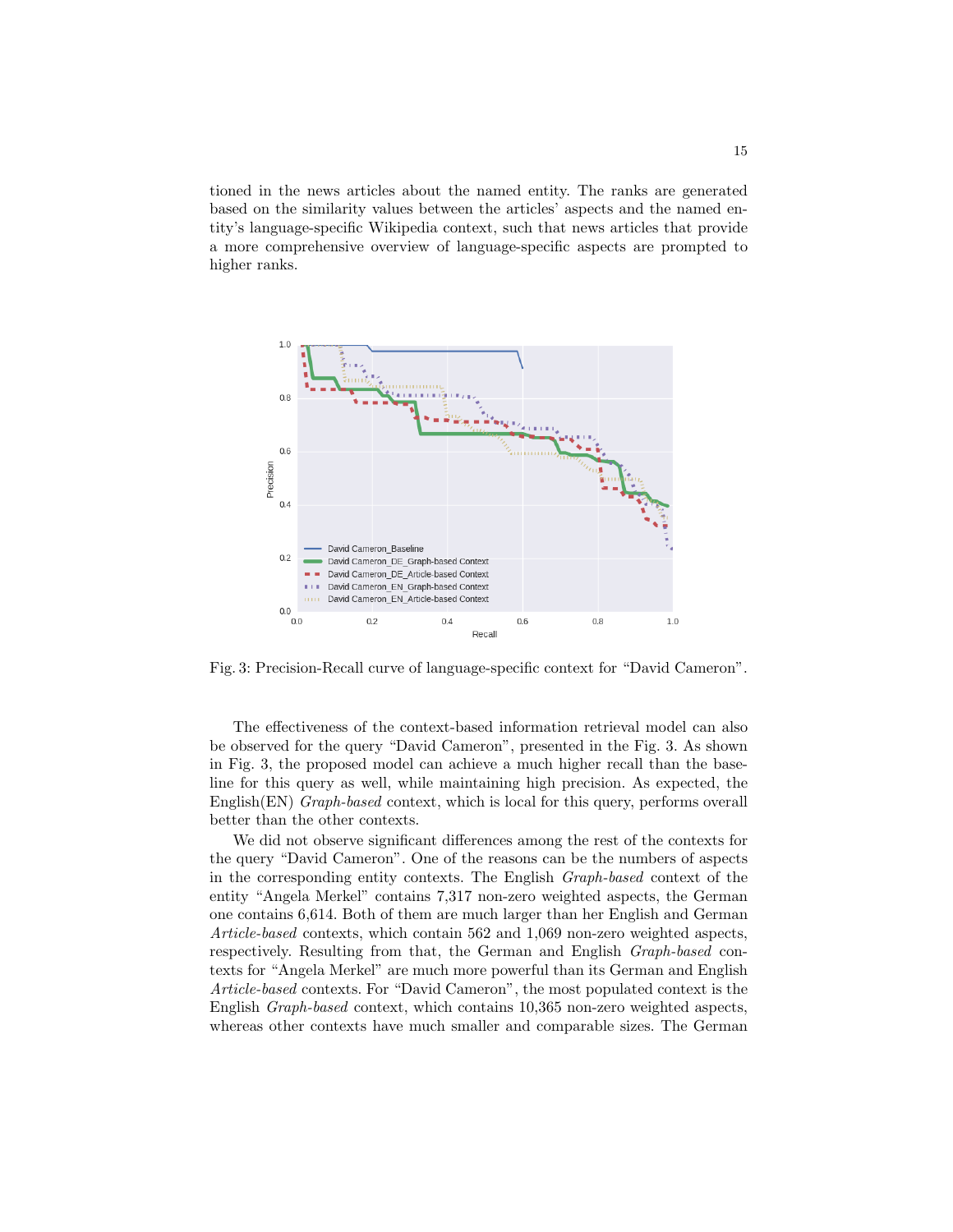*Graph-based* context of the entity "David Cameron" only has 1,627 non-zero weighted aspects; the numbers for his English and German *Article-based* contexts are 1,143 and 291. Although all of these contexts can still help to greatly improve the recall while maintaining relatively high precision, their effectiveness is somewhat limited because of their sizes.

#### **5.3 Analysis of Language-specific Results**

Table [4](#page-17-0) presents the Top-8 results returned by the news retrieval application applying German and English *Graph-based* contexts of the query "Angela Merkel". As we can observe, when using the German context, German local news such as [http://www.thelocal.de/20141001/german-cabinet-agrees-cap](http://www.thelocal.de/20141001/german-cabinet-agrees-cap-on-rent-rises-cities)[on-rent-rises-cities](http://www.thelocal.de/20141001/german-cabinet-agrees-cap-on-rent-rises-cities) and [http://www.thelocal.de/page/view/german](http://www.thelocal.de/page/view/german-astronaut-calls-for-peace-and-tolerance)[astronaut-calls-for-peace-and-tolerance](http://www.thelocal.de/page/view/german-astronaut-calls-for-peace-and-tolerance) are included in the top-ranked results, which is not the case when using the English context. Nevertheless, as the key aspects of the entity are shared across both contexts, the results at the top of the both rankings are similar.

To better understand the impact of the language-specific contexts on the retrieved results, we define a measure: *Result Specificity*. *Result Specificity* (*RS*) is the percentage of unique documents in top-*K* results retrieved using two contexts:

$$
RS(R(e, C(e, l_i)), R(e, C(e, l_j))) = 1 - \frac{|R(e, C(e, l_i)) \cap R(e, C(e, l_j))|}{2 \times K}, \quad (4)
$$

where  $R(e, C(e, l_i))$  is the set of the results retrieved for the entity *e* using the language context  $C(e, l_i)$ . The higher the *Result Specificity*, the less overlapping in the retrieved results using language-specific contexts, and the more languagespecific the retrieved documents will be.

Fig. [4](#page-18-0) illustrates the trends of the *Result Specificity* with an increasing number of returned results, when using the German and English *Graph-based* contexts for the entity "Angela Merkel". Whereas the most relevant results are very similar for both German and English *Graph-based* contexts, the *Result Specificity* of this pair reaches its maximum of 0.7 when *K*=15. This means that these language-specific contexts can retrieve distinct and relevant news articles at the higher ranks. Then, with an increasing *K*, both relevance and distinctiveness of the retrieved results drop, but the *Result Specificity* still stays above 0.5. On one hand, this is because many aspects in these two contexts overlap (as shown in Table [2](#page-10-1), the EN-DE *Graph-based* context similarity value of "Angela Merkel" is 0.64). On the other hand, the most relevant news articles have been included in the retrieved results already by lower *K* values. With an increasing *K*, divergent articles with lower relevance are further retrieved.

Similar trends can be observed in Fig. [5](#page-18-1) for the query "David Cameron".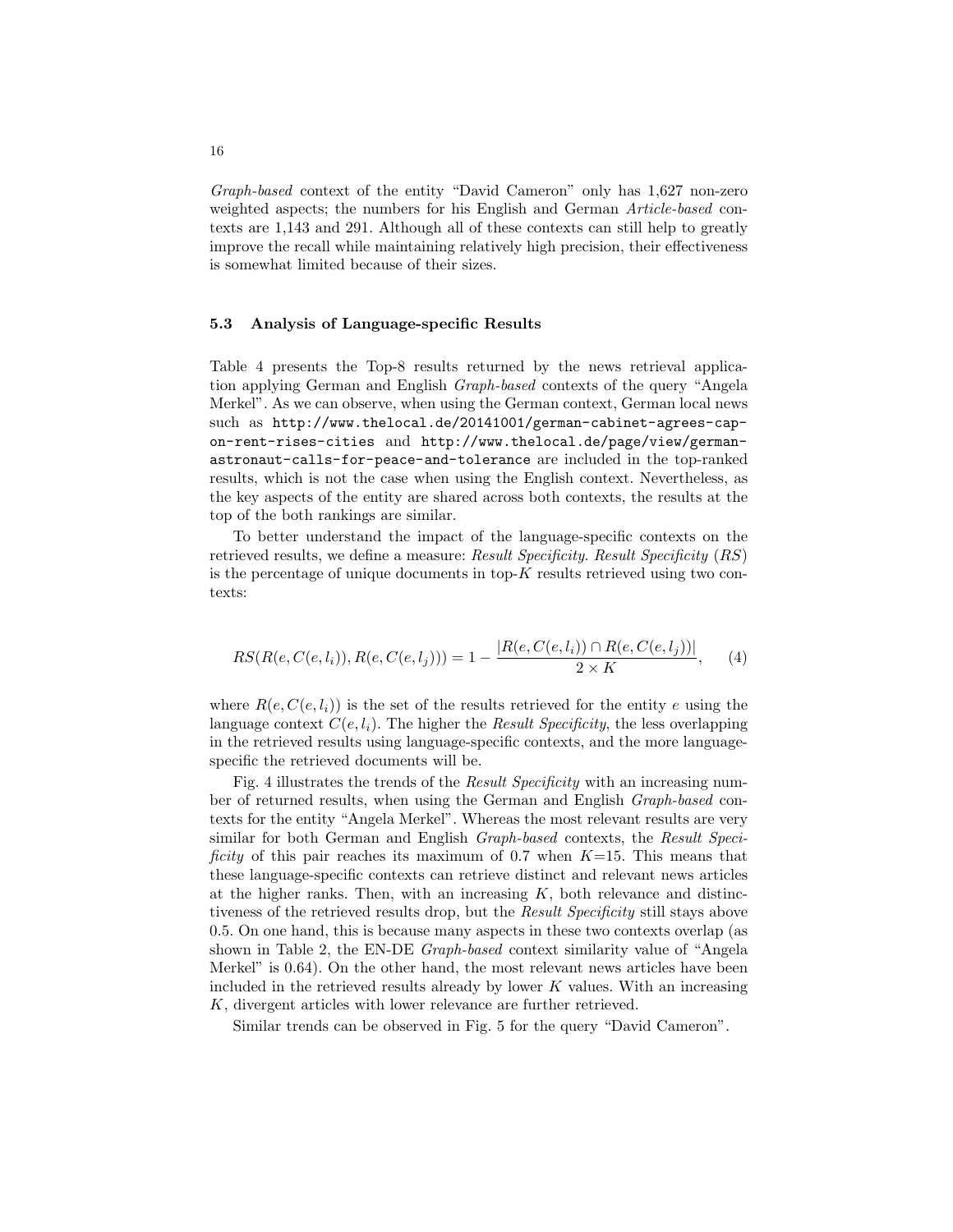<span id="page-17-0"></span>Table 4: Top-8 results for the query "Angela Merkel" retrieved using German(DE) and English(EN) *Graph-based* contexts.

|                | Rank URL & Aspects overview(DE)                        | URL & Aspects overview(EN)                |
|----------------|--------------------------------------------------------|-------------------------------------------|
| $\mathbf{1}$   |                                                        | http://www.spiegel.de/                    |
|                | http://www.spiegel.de/                                 |                                           |
|                | international/germany/angela-                          | international/germany/angela-             |
|                | merkel-changes-her-stance-on-                          | merkel-changes-her-stance-on-             |
|                | refugee-limits-a-1063773.html                          | refugee-limits-a-1063773.html             |
|                | (minister,<br>idea, germany,<br>merkel,                | idea, germany,<br>(minister,<br>merkel,   |
|                | chancellor)                                            | chancellor)                               |
| $\sqrt{2}$     | http://www.thelocal.de/20151130/                       | http://www.thelocal.de/20151202/          |
|                | we-owe-future-generations-a-                           | german-forces-will-back-france-           |
|                | climate-deal-merkel                                    | in-syria-fight                            |
|                | (prosperity, time, percent,<br>paris,                  | (bundeswehr, france, germany, thurs-      |
|                | merkel)                                                | day, syria)                               |
| $\overline{3}$ | http://www.thelocal.de/20151202/                       | http://www.thelocal.de/20151130/          |
|                | german-forces-will-back-france-                        | we-owe-future-generations-a-              |
|                | in-syria-fight                                         | climate-deal-merkel                       |
|                | (bundeswehr, france, germany, thurs-                   | (prosperity, time, percent,<br>paris,     |
|                | day, syria)                                            | merkel)                                   |
| 4              | http://www.thelocal.de/20151202/                       | http://www.thelocal.de/20151030/          |
|                | no-better-life-for-afghans-in-                         | the-sailors-who-brought-down-             |
|                | germany-merkel                                         | the-german-empire                         |
|                | (merkel,<br>migration,<br>$\mathrm{dec},$<br>security, | (revolt, attack, government, battle,      |
|                | afghanistan)                                           | wilhelmshaven)                            |
| 5              | http://www.thelocal.de/page/                           | http://www.spiegel.de/                    |
|                | view/hamburg-bids-farewell-to-                         | international/germany/editorial-          |
|                | its-most-famous-son                                    | on-anti-refugee-sentiment-in-             |
|                | chancellor, schmidt,<br>(merkel,<br>flag,              | germany-a-1062442.html                    |
|                | terror)                                                | culture,<br>(hitler,<br>germany,<br>time, |
|                |                                                        | country)                                  |
| 6              | http://www.spiegel.de/                                 | http://www.thelocal.de/20151202/          |
|                | international/germany/editorial-                       | no-better-life-for-afghans-in-            |
|                | on-anti-refugee-sentiment-in-                          | germany-merkel                            |
|                | germany-a-1062442.html                                 | (merkel, migration,<br>dec,<br>security,  |
|                | (hitler,<br>culture,<br>germany,<br>time,              | afghanistan)                              |
|                | country)                                               |                                           |
| $\overline{7}$ | http://www.thelocal.de/20141001/                       | http://www.thelocal.de/page/              |
|                | german-cabinet-agrees-cap-on-                          | view/hamburg-bids-farewell-to-            |
|                | rent-rises-cities                                      | its-most-famous-son                       |
|                | (percent, average, law, oct, property)                 | (merkel, chancellor, schmidt,<br>flag,    |
|                |                                                        | terror)                                   |
| 8              | http://www.thelocal.de/page/                           | http://www.thelocal.de/20151202/          |
|                | view/german-astronaut-calls-for-                       | less-than-half-of-german-jets-            |
|                | peace-and-tolerance                                    | ready-for-action                          |
|                | (publicity, vogel, space, space station,               | (report, syria, germany, wednesday,       |
|                | photo)                                                 | dec)                                      |
|                |                                                        |                                           |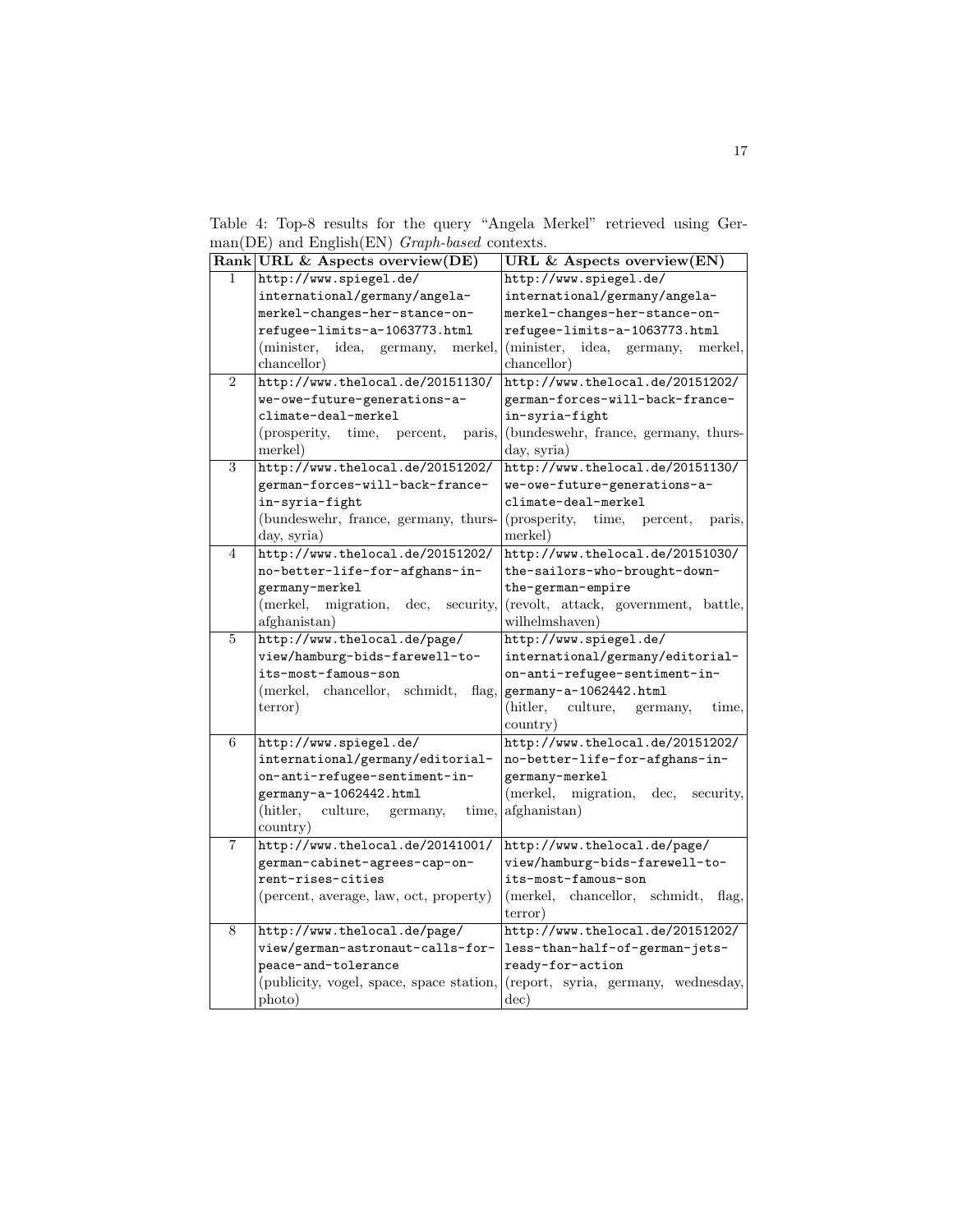<span id="page-18-0"></span>

Fig. 4: *Result Specificity* of the top-*K* retrieved results of German and English *Graph-based* contexts for the query "Angela Merkel" .

<span id="page-18-1"></span>

Fig. 5: *Result Specificity* of the top-*K* retrieved results of German and English *Graph-based* contexts for the query "David Cameron".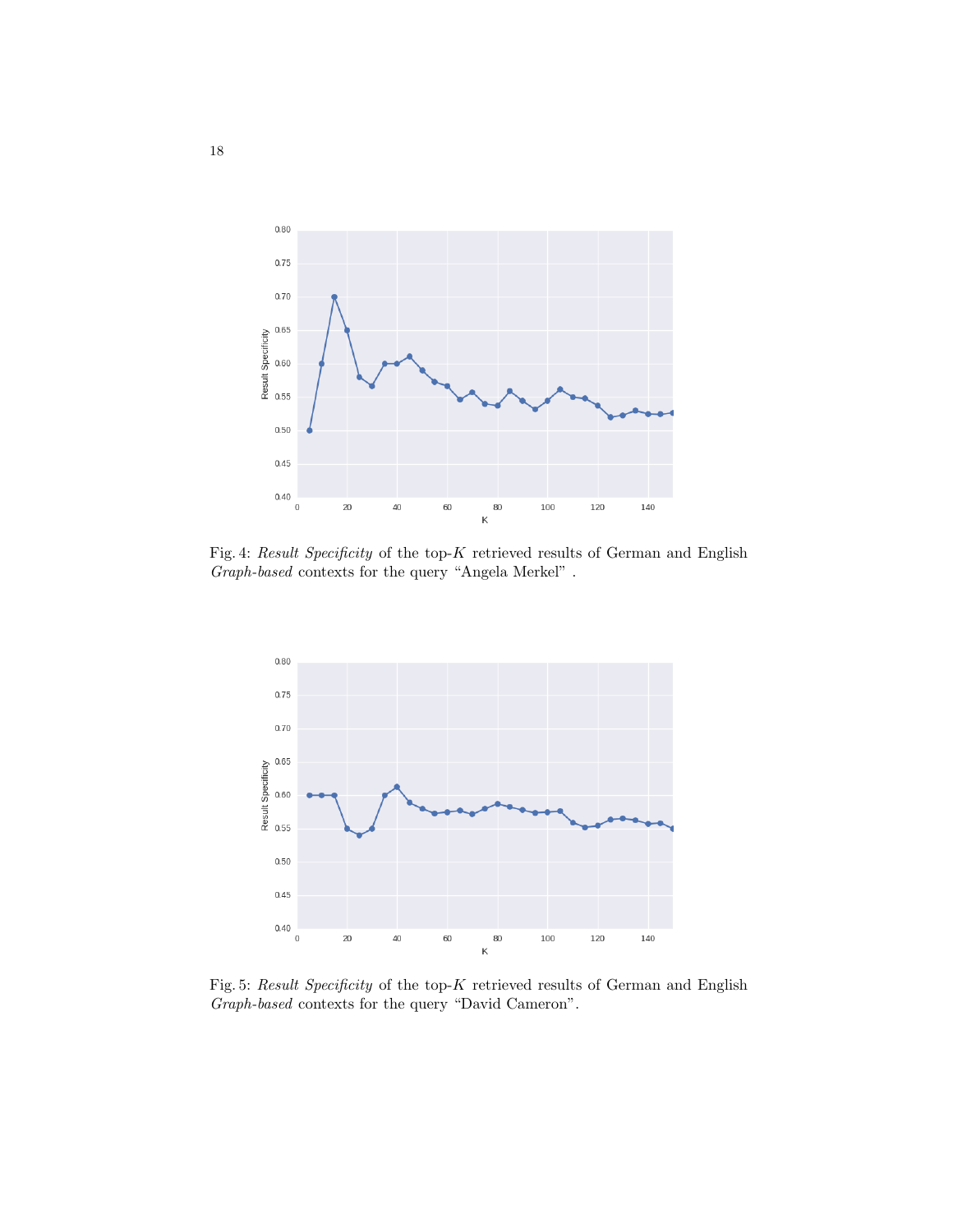### **6 Related Work**

Due to its coverage and diversity, Wikipedia has been acting as an outer knowledge source to build semantic representations of entities/documents in various areas. Examples include information retrieval [\[4](#page-21-1), [14](#page-21-2), [18\]](#page-22-3), named entity disambiguation  $[1, 2, 7, 8, 11, 12]$  $[1, 2, 7, 8, 11, 12]$  $[1, 2, 7, 8, 11, 12]$  $[1, 2, 7, 8, 11, 12]$  $[1, 2, 7, 8, 11, 12]$  $[1, 2, 7, 8, 11, 12]$  $[1, 2, 7, 8, 11, 12]$  $[1, 2, 7, 8, 11, 12]$  $[1, 2, 7, 8, 11, 12]$  $[1, 2, 7, 8, 11, 12]$  $[1, 2, 7, 8, 11, 12]$  $[1, 2, 7, 8, 11, 12]$ , text classification  $[25]$  $[25]$  and entity ranking  $[10]$  $[10]$ .

To extract the content of an entity context, many researches directly used the Wikipedia article describing the entity  $[1, 2, 8, 9, 14, 25-27]$  $[1, 2, 8, 9, 14, 25-27]$  $[1, 2, 8, 9, 14, 25-27]$  $[1, 2, 8, 9, 14, 25-27]$  $[1, 2, 8, 9, 14, 25-27]$  $[1, 2, 8, 9, 14, 25-27]$  $[1, 2, 8, 9, 14, 25-27]$  $[1, 2, 8, 9, 14, 25-27]$  $[1, 2, 8, 9, 14, 25-27]$  $[1, 2, 8, 9, 14, 25-27]$  $[1, 2, 8, 9, 14, 25-27]$  $[1, 2, 8, 9, 14, 25-27]$  $[1, 2, 8, 9, 14, 25-27]$ ; some works extended the article with all the other Wikipedia articles linked to the Wikipedia article describing the entity  $[6, 7, 12]$  $[6, 7, 12]$  $[6, 7, 12]$  $[6, 7, 12]$  $[6, 7, 12]$  $[6, 7, 12]$  $[6, 7, 12]$ ; while some only considered the first paragraph of the Wikipedia article describing the entity [[2\]](#page-21-4). Different from these approaches, our *Graph-based* approach not only employs *in-links* and *languagelinks* to broaden the article set that is likely to mention the entity, but also performs a finer-grained process: extracting the sentences that mention the entity, such that all the sentences in our context are closely related to the target entity.

As to the context-based representation vector of the entity, [\[1](#page-21-3), [11](#page-21-7)] defined it as the tf-idf/word count/binary occurrence values of all the vocabulary words in the context content; [\[2](#page-21-4),[19\]](#page-22-6) defined it as the word count/binary occurrence values of other entities in the context content;  $[5, 6, 9, 14, 25]$  $[5, 6, 9, 14, 25]$  $[5, 6, 9, 14, 25]$  $[5, 6, 9, 14, 25]$  $[5, 6, 9, 14, 25]$  $[5, 6, 9, 14, 25]$  $[5, 6, 9, 14, 25]$  $[5, 6, 9, 14, 25]$  $[5, 6, 9, 14, 25]$  $[5, 6, 9, 14, 25]$  defined it as the tf-idf similarity values between the target entity's context content and other entities' context contents from Wikipedia; [[27\]](#page-22-5) defined it as the visiting probability from the target entity to other entities from Wikipedia; [[7,](#page-21-5) [26](#page-22-7)] used a measurement based on the common entities linked to the target entity and other entities from Wikipedia. Different from all former researches, we employ *aspect weights* that have a different interpretation of the frequency and selectivity than the typical tf-idf values and take co-occurrence and language specificity of the aspects into account.

Some researches [\[1](#page-21-3), [2,](#page-21-4) [9,](#page-21-10) [12,](#page-21-8) [14,](#page-21-2) [25](#page-22-4)] also employed *category-links* to the Wikipedia article describing the entity. Since the category structure of Wikipedia is language-specific, it is hard to gain insights about cross-lingual context similarity for our case.

With the development of multilingual Wikipedia, researchers have been employing it in many multilingual applications [[3](#page-21-13), [16](#page-21-14), [17,](#page-22-8) [20,](#page-22-9) [23](#page-22-10), [24](#page-22-11)]. Similar to the English-only contexts, each dimension in a multilingual context representation vector represented the relatedness of the target entity with a set of entities/words in the corresponding language. However, none of these researches paid attention to the language-specific bias of multilingual Wikipedia, which has been proposed and verified in [[28–](#page-22-12)[30\]](#page-22-13). As different language editions of Wikipedia express different aspects related to the entity, in our research, we take a step further to analyse the differences in the language-specific entity contexts, and realised languagespecific information retrieval through language-specific contexts.

As for incorporating the Wikipedia knowledge in information retrieval applications, [\[4](#page-21-1), [15,](#page-21-15) [18](#page-22-3)] applied concept-based approaches that mapped both the documents and queries to the Wikipedia concept space; [\[14](#page-21-2), [23](#page-22-10)] focused only on query extension; [[20,](#page-22-9) [24\]](#page-22-11) focused only on mapping documents to Wikipedia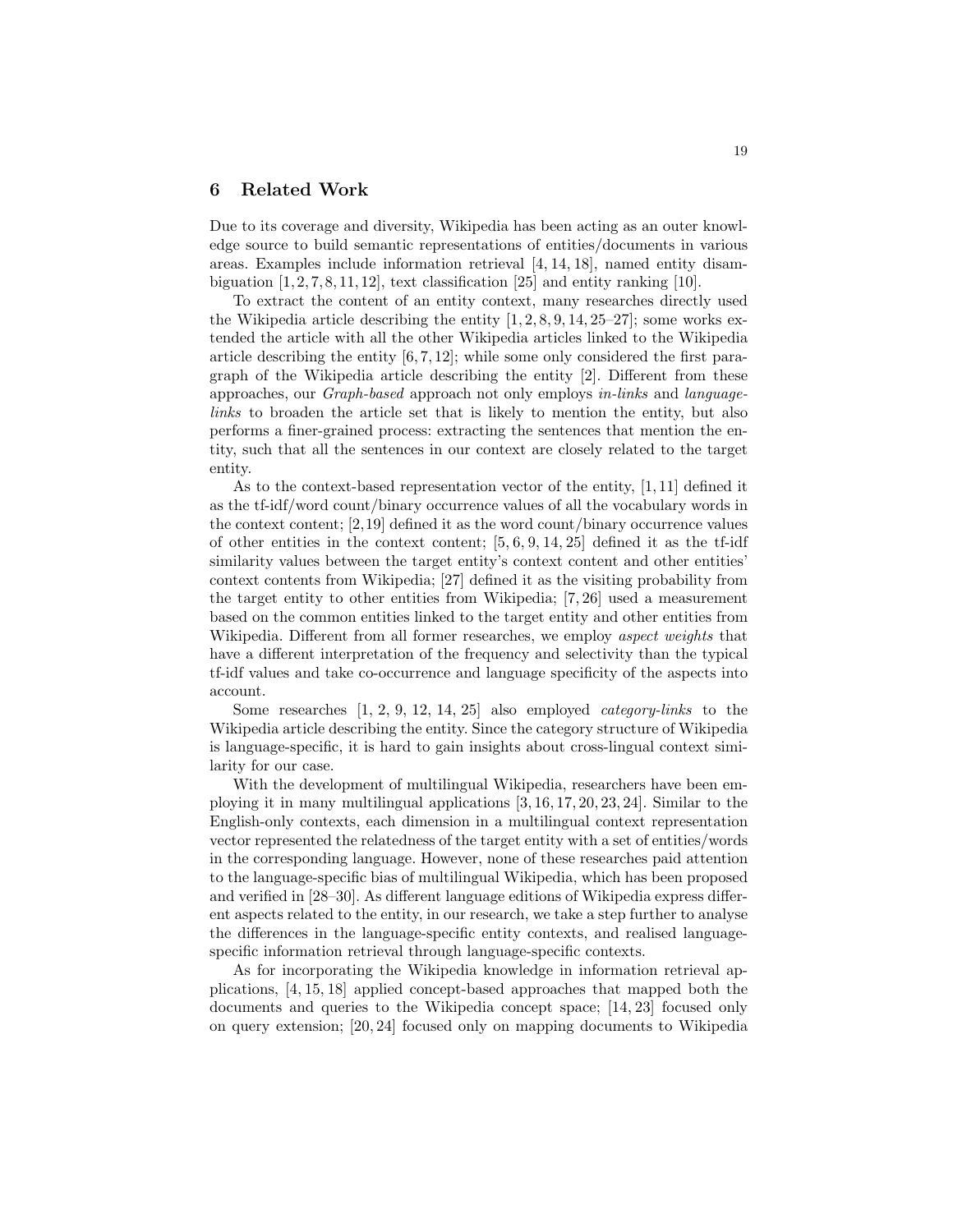concept space. To retrieve documents that did not explicitly mention the query entity by name, but were still relevant to the query entity, we chose to map both the query and the documents to the aspect space. As for the evaluation metrics of these information retrieval models, all these researches used the occurrence of the query entity as a prerequisite of one document to be relevant. Our research, on the other hand, excluded this condition. A document would be annotated as "Relevant" as long as it can satisfy any one of the three criteria in Section [5.1](#page-12-1). When facing a dataset without enough documents mention the query entity explicitly, our context-based information retrieval model would still be able to return most relevant documents, thus achieved higher recall than former researches under this setting.

# **7 Conclusions and Outlook**

In this article, we proposed context creation approaches for named entities, and used language-specific contexts to support entity-centric information retrieval. We compared different ways of context creation including the *Articlebased* and the *Graph-based* approaches. A Wikipedia article describing the entity in a certain language can be seen as the most straightforward source for the language-specific entity context. Nevertheless, such context can be incomplete, lacking important entity aspects. Therefore, in this article we proposed an alternative approach to collect data for the context creation, i.e. the *Graphbased* approach. Our evaluation results showed significant differences between the contexts obtained using different context creation approaches. We suggested that the *Graph-based* approach was a promising way to obtain a comprehensive, language-specific overview of the entity independent of the Wikipedia article describing the entity. Furthermore, we proposed a context-based information retrieval model that applied such language-specific entity contexts to improve the recall of entity-centric information retrieval applications, while keeping high precision. Our case study illustrated that this model can retrieve documents that contain entity-related information, such as relevant events in the current news articles, even if the entity was not mentioned explicitly. And by selecting contexts of different language editions, our context-based information retrieval model made language-specific results possible.

Even though in this article we used limited number of named entities and languages as examples, our proposed approach and model can be easily extended to all other languages and named entities. In the future work, we plan to improve the context-based information retrieval model, so that it can process multilingual documents; we also plan to apply the model on other domains, to evaluate its effectiveness at a larger scale.

# **Acknowledgments**

This work was partially funded by the COST Action IC1302 (KEYSTONE), the ERC under ALEXANDRIA (ERC 339233) and H2020-MSCA-ITN-2014 WDAqua (64279).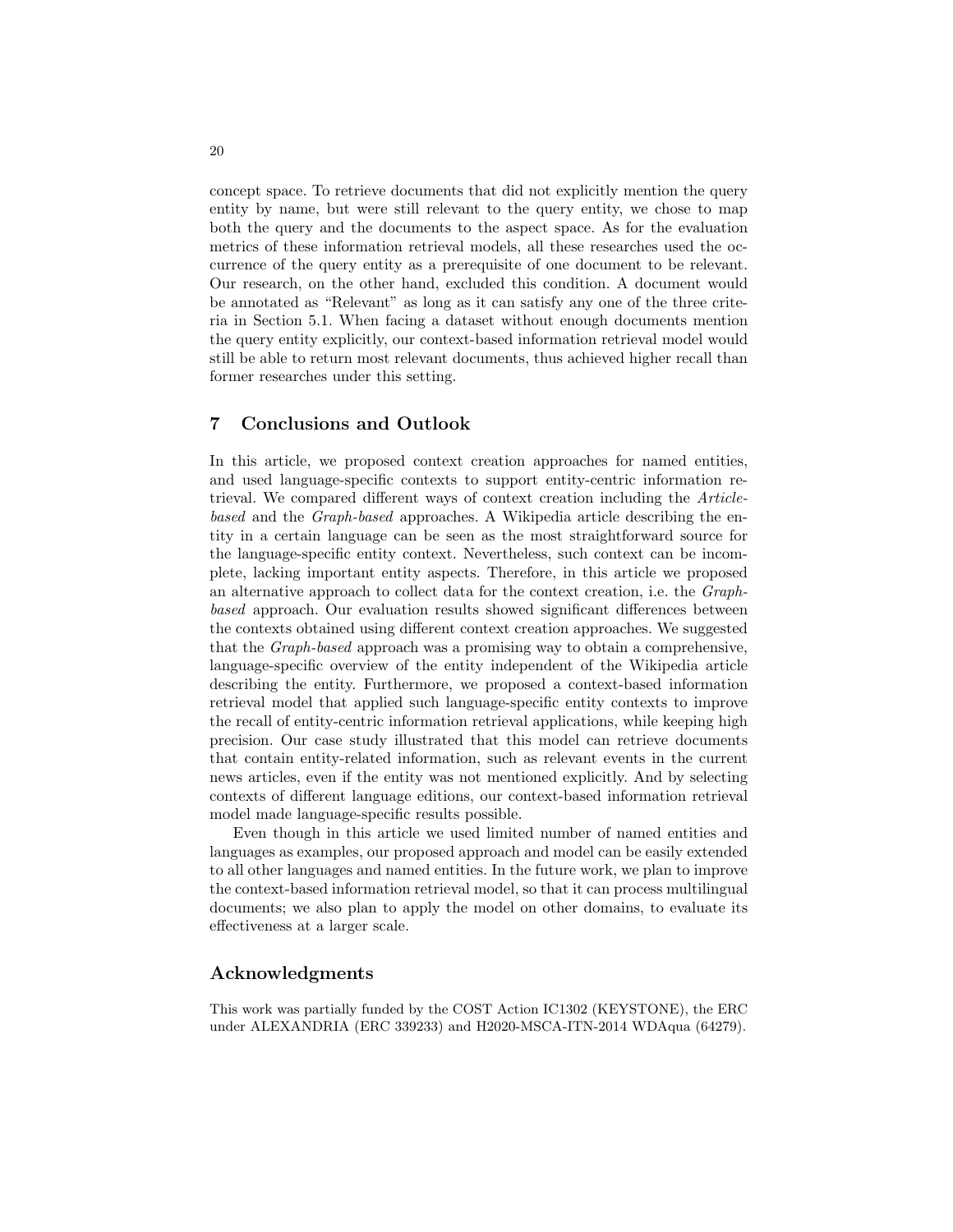### **References**

- <span id="page-21-3"></span>1. R. C. Bunescu and M. Pasca. Using encyclopedic knowledge for named entity disambiguation. In *EACL*, volume 6, pages 9–16, 2006.
- <span id="page-21-4"></span>2. S. Cucerzan. Large-scale named entity disambiguation based on wikipedia data. In *EMNLP-CoNLL*, volume 7, pages 708–716.
- <span id="page-21-13"></span>3. J. Daiber, M. Jakob, C. Hokamp, and P. N. Mendes. Improving efficiency and accuracy in multilingual entity extraction. In *Proceedings of the 9th International Conference on Semantic Systems*, I-SEMANTICS '13, pages 121–124, New York, NY, USA, 2013. ACM.
- <span id="page-21-1"></span>4. O. Egozi, S. Markovitch, and E. Gabrilovich. Concept-based information retrieval using explicit semantic analysis. *ACM Transactions on Information Systems (TOIS)*, 29(2):8, 2011.
- <span id="page-21-12"></span>5. E. Gabrilovich and S. Markovitch. Computing semantic relatedness using wikipedia-based explicit semantic analysis. In *IJCAI*, volume 7, pages 1606–1611.
- <span id="page-21-11"></span>6. E. Gabrilovich and S. Markovitch. Wikipedia-based semantic interpretation for natural language processing. pages 443–498.
- <span id="page-21-5"></span>7. X. Han, L. Sun, and J. Zhao. Collective entity linking in web text: a graphbased method. In *Proceedings of the 34th international ACM SIGIR conference on Research and development in Information Retrieval*, pages 765–774. ACM.
- <span id="page-21-6"></span>8. X. Han and J. Zhao. Named entity disambiguation by leveraging wikipedia semantic knowledge. In *Proceedings of the 18th ACM conference on Information and knowledge management*, pages 215–224. ACM.
- <span id="page-21-10"></span>9. J. Hu, L. Fang, Y. Cao, H.-J. Zeng, H. Li, Q. Yang, and Z. Chen. Enhancing text clustering by leveraging wikipedia semantics. In *Proceedings of the 31st annual international ACM SIGIR conference on Research and development in information retrieval*, pages 179–186. ACM.
- <span id="page-21-9"></span>10. R. Kaptein and J. Kamps. Exploiting the category structure of wikipedia for entity ranking. *Artificial Intelligence*, 194:111–129, 2013.
- <span id="page-21-7"></span>11. S. S. Kataria, K. S. Kumar, R. R. Rastogi, P. Sen, and S. H. Sengamedu. Entity disambiguation with hierarchical topic models. In *Proceedings of the 17th ACM SIGKDD international conference on Knowledge discovery and data mining*, pages 1037–1045. ACM.
- <span id="page-21-8"></span>12. S. Kulkarni, A. Singh, G. Ramakrishnan, and S. Chakrabarti. Collective annotation of wikipedia entities in web text. In *Proceedings of the 15th ACM SIGKDD international conference on Knowledge discovery and data mining*, pages 457–466. ACM.
- <span id="page-21-0"></span>13. P. N. Mendes, M. Jakob, A. García-Silva, and C. Bizer. Dbpedia spotlight: shedding light on the web of documents. In *Proceedings the 7th International Conference on Semantic Systems, I-SEMANTICS 2011, Graz, Austria, September 7-9, 2011*, pages 1–8, 2011.
- <span id="page-21-2"></span>14. D. N. Milne, I. H. Witten, and D. M. Nichols. A knowledge-based search engine powered by wikipedia. In *Proceedings of the sixteenth ACM conference on Conference on information and knowledge management*, pages 445–454. ACM.
- <span id="page-21-15"></span>15. C. Müller and I. Gurevych. Using wikipedia and wiktionary in domain-specific information retrieval. In *Evaluating Systems for Multilingual and Multimodal Information Access*, pages 219–226. Springer, 2009.
- <span id="page-21-14"></span>16. V. Nastase and M. Strube. Transforming wikipedia into a large scale multilingual concept network. *Artificial Intelligence*, 194:62–85, 2013.